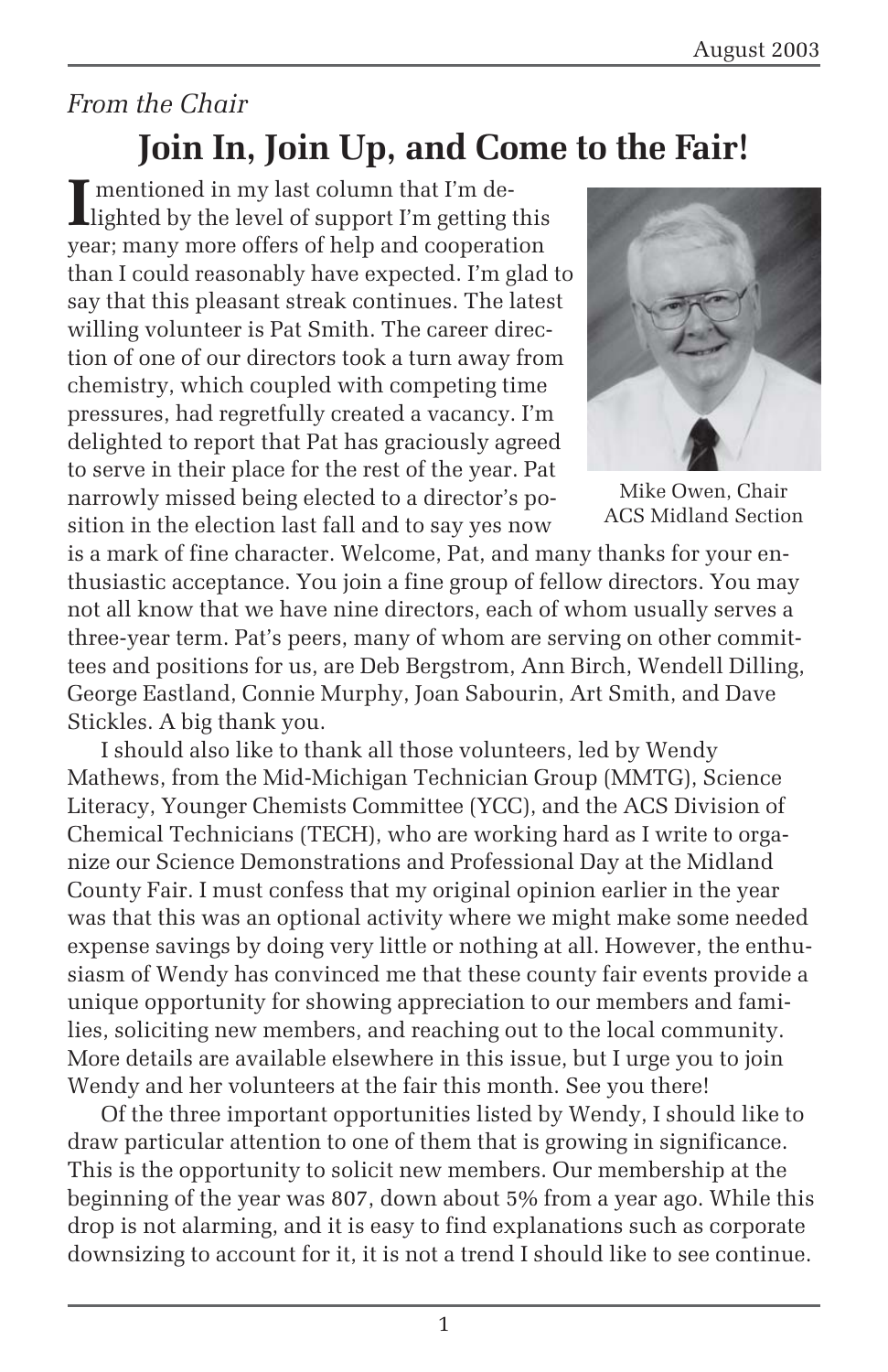You are most probably aware that there is an ACS 2003 Member-Get-A-Member sweepstakes competition underway at present so, clearly, this is not solely a local issue. The national goal is to add 1,000 new members. As we are approximately 0.5% of the total membership, this only means finding five new people for our section—a very modest goal indeed. I would encourage you to consider participating in the sweepstakes. Who knows, you might even be the big prize winner. It seems when new members are asked why they didn't join before, the prime reason is "nobody asked me"! So please consider asking a few people. If my experience this year is any guide, you should hear "yes" more often than "no."

## **Welcome to New Midland Section Members!**

*By Connie Murphy*

**M** Jelcome! to the following people who have either joined the American Chemical Society or transferred into the Midland Section during the past several months.

Debbie Bailey Martin J Hilger Michael D. Parker Kathleen Barnes Shao-Ching Hung Attila G. Relenyi Sarah L. Beery Mary Ann Jones Aroop K. Roy Somnath Bhattacharjee George Kaminski Lisa M. Seibel William G. Bradford Bruce King Gary E. Spilman Manson C. Carpenter Russell K. King Daniel R. Stull Susan Carrington Tzu-Chi Kuo Warren L. Treptow John G. Cobler Sharyl A. Majorski Lisa M. Vanommeren Mary Coe Gary E. Mitchell David E. Wallick Stan J. Dent John A. Moore William D. Watson Timothy I. Elwell Brian M. Naasz Anteneh Worku Carleton L. Gaupp Gerard Nowaczyk Fagen Zhang Pamela R. Halpin



MORE THAN A TESTING LAB - YOUR RESEARCH PARTNER

Our specialty: Using the best instruments and our collective years of staff experience to solve real-life. production-halting, career-threatening, boss-panicking problems. Quickly. Affordably. Authoritatively.

# **BRING ON THE TOUGH PROBLEMS.**

1910 W. St. Andrews Rd., Midland, MI 48640 Phone: 989-832-5555 info@impactanalytical.com

Fax: 989-832-5560 www.impactanalytical.com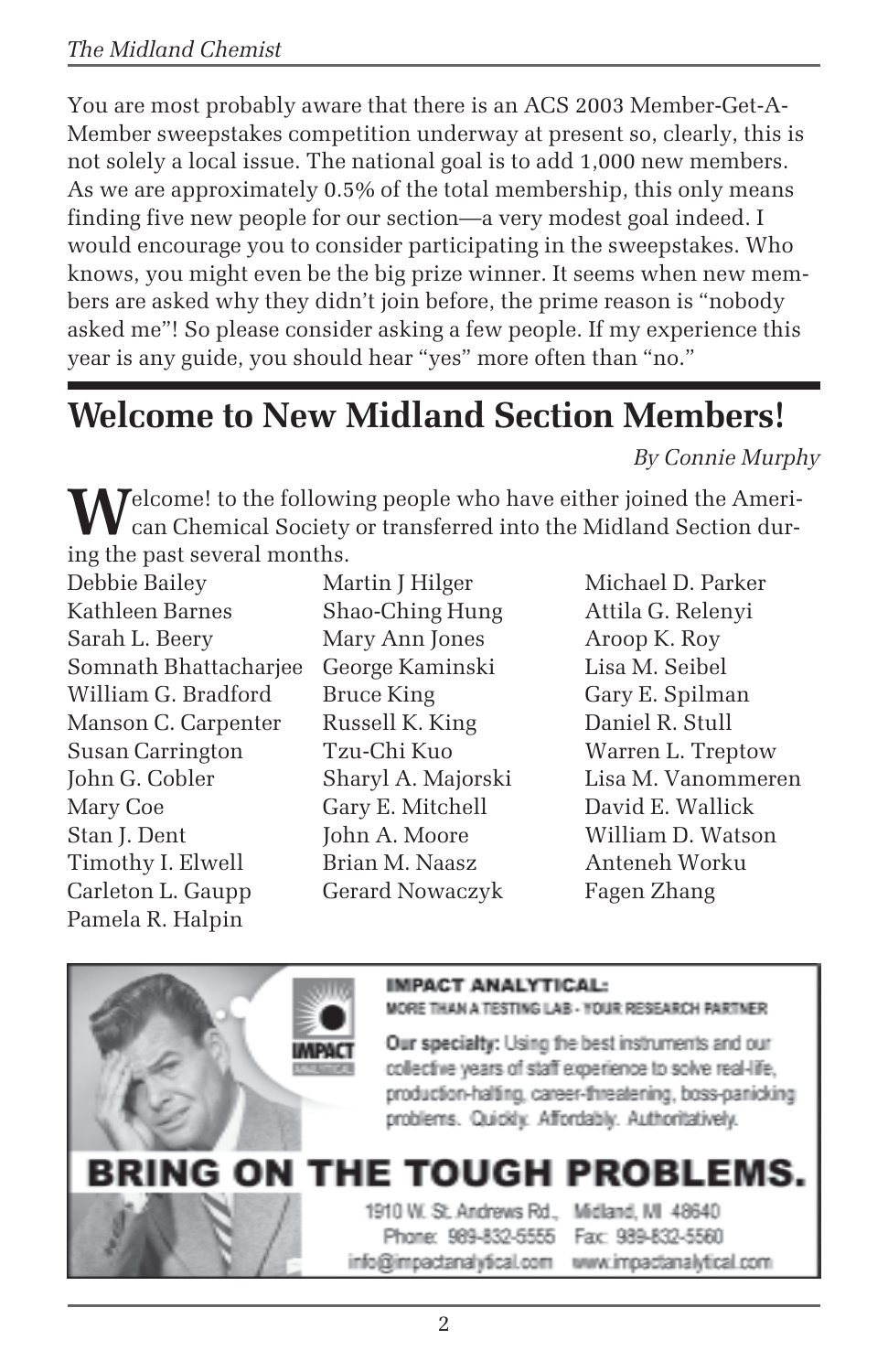## **Midland Section Honors 50-Year Members**

*By Peggy Hill*

**T**he Midland Section salutes nine members who are celebrating 50 years with the American Chemical Society. Four of the 50-year members were recognized at the awards banquet in May. The remaining awards will be presented at the Fall Scientific Meeting in October. Con-

gratulations to these long-time colleagues! Robert J. Cierzniewski is a graduate of the University of Michigan where he earned a B.S degree in 1948 and an M.S. degree in library science in 1952. In 1953 he joined The Dow Chemical Company and contributed to the indexing and abstracting of ideas for patents as a patent librarian for the company. Retiring in 1986, Cierzniewski resides in Bay City, Michigan, and keeps fit as an avid bicyclist and swimmer.

Vernon A. Fauver spent 45 years in process research and process engineering at The Dow Chemical Company after completing B.S. and M.S. degrees in chemical engineering at Purdue University. Fauver served as chair of the Division of Industrial and Engineering Chemistry in 1974 and chair of the Advisory Panel of *CHEMTECH*, an ACS publication, in 1975. He received the Distinguished Service Award in 1974 from the Division of Industrial and Engineering Chemistry. Although he formally retired from Dow in 1996, Fauver remains active as a consultant for pollution analysis, and he participates in the Retired Engineers Technical Assistance Program. He resides in Midland with his wife, Dorothy.



*Robert Cierzniewski*



*Vernon Fauver*

Henry E. Hennis has a 30-year history with The Dow Chemical Company, retiring in 1986 as a senior associate scientist in research and development. His path to Dow wound by way of the University of Minnesota, where he earned a B.S. degree in chemistry in 1950, followed by the University of Missouri, where he completed a Ph.D. in 1956. His current interests include travel and farming. He lives in Coleman, Michigan.

Robert L. Hotchkiss has a 35-year association with The Dow Chemical Company, having been involved in product and process research and development from 1951 to 1986. From 1952 to 1968 he also served as a munitions officer as a major in the U.S. Air Force Reserves. From 1987 to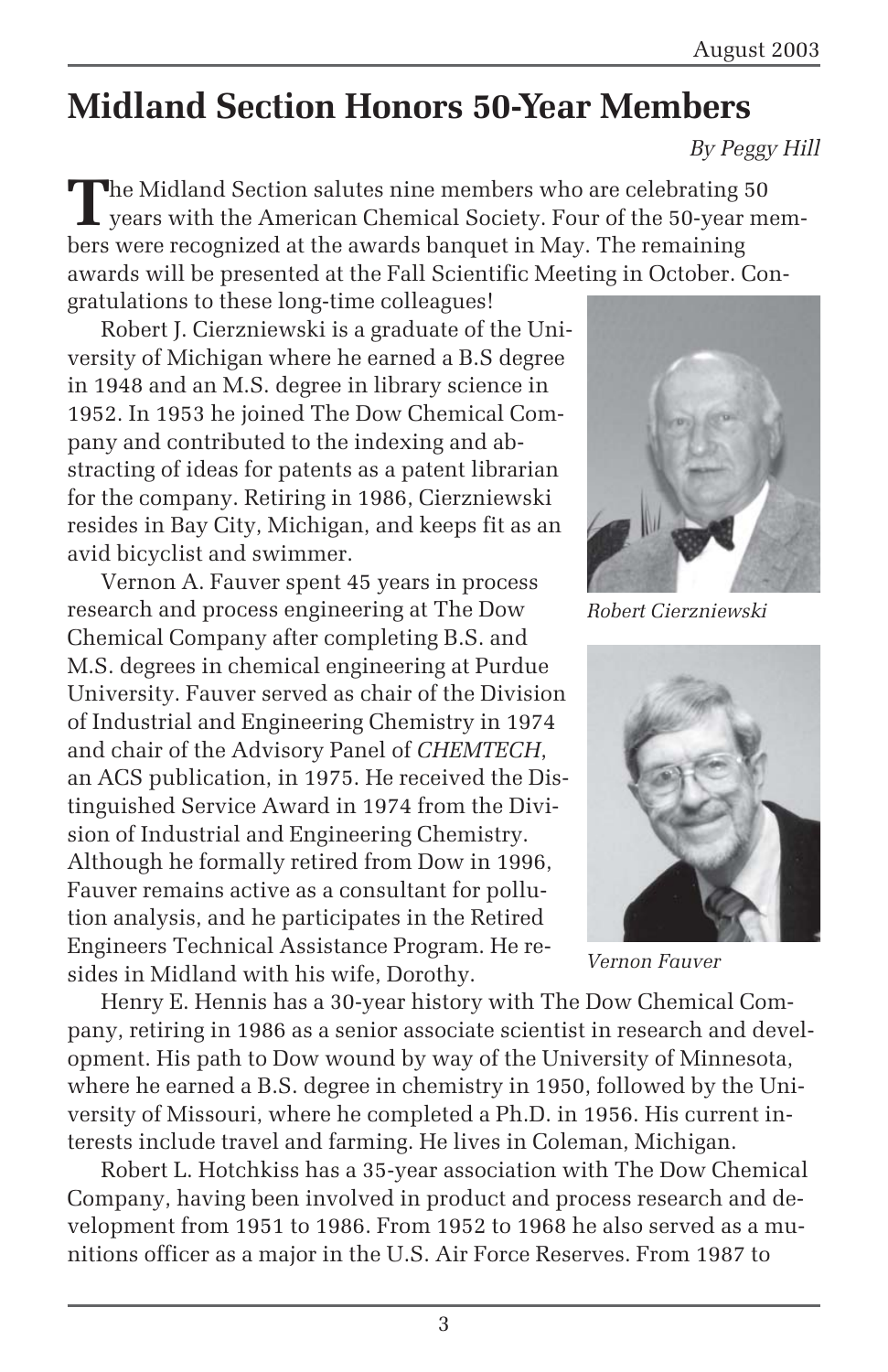1995, he held vice-president and executive vice-president positions at the Michigan Molecular Institute. He holds a B.S. degree in chemistry from Southern Methodist University as well as graduate and technical training from several universities and military institutions. Although formally retired, Hotchkiss continues to be actively involved with a number of businesses and enterprises including OmniTech International, Ltd., Dendritic Nanotechnologies, Ltd., Carbtex Corporation, and several others. He and his wife, Ann, live in Midland and enjoy world travel.

Donald Ingebrigtson earned a B.S. degree from Valparaiso University in 1951 and went on to earn an M.S. degree from the University of Iowa in 1953. He then joined Dow Corning Corporation where he applied his training to analytical research. Retiring from Dow Corning after 34 years, Ingebrigtson remained active in the chemical field as a consultant for D&I Inc. from 1985 to 1993. He lives in Midland with his wife, Joann, and pursues interests in watch and clock collecting and woodworking.

I. Arthur Murphy began his education in Michigan at Michigan State University where he earned a B.S. degree in 1954. He then headed southwest to Indiana University (Bloomington, IN) for doctoral work, where he completed his Ph.D. in 1957. He spent four years with Certain-Teed Products and then 25 years with The Dow Chemical Company as a chemist and patent agent. Following his retirement in 1982, Murphy served six years as a consultant for Dow. He and his wife, Hattie, have enjoyed extensive travel during their retirement. They currently live in Midland.



*I. Arthur Murphy*

Donald R. Petersen is a 1951 graduate of Lawrence College (Appleton, WI) and a 1955 graduate of Cal Tech, where he completed doctoral stud-

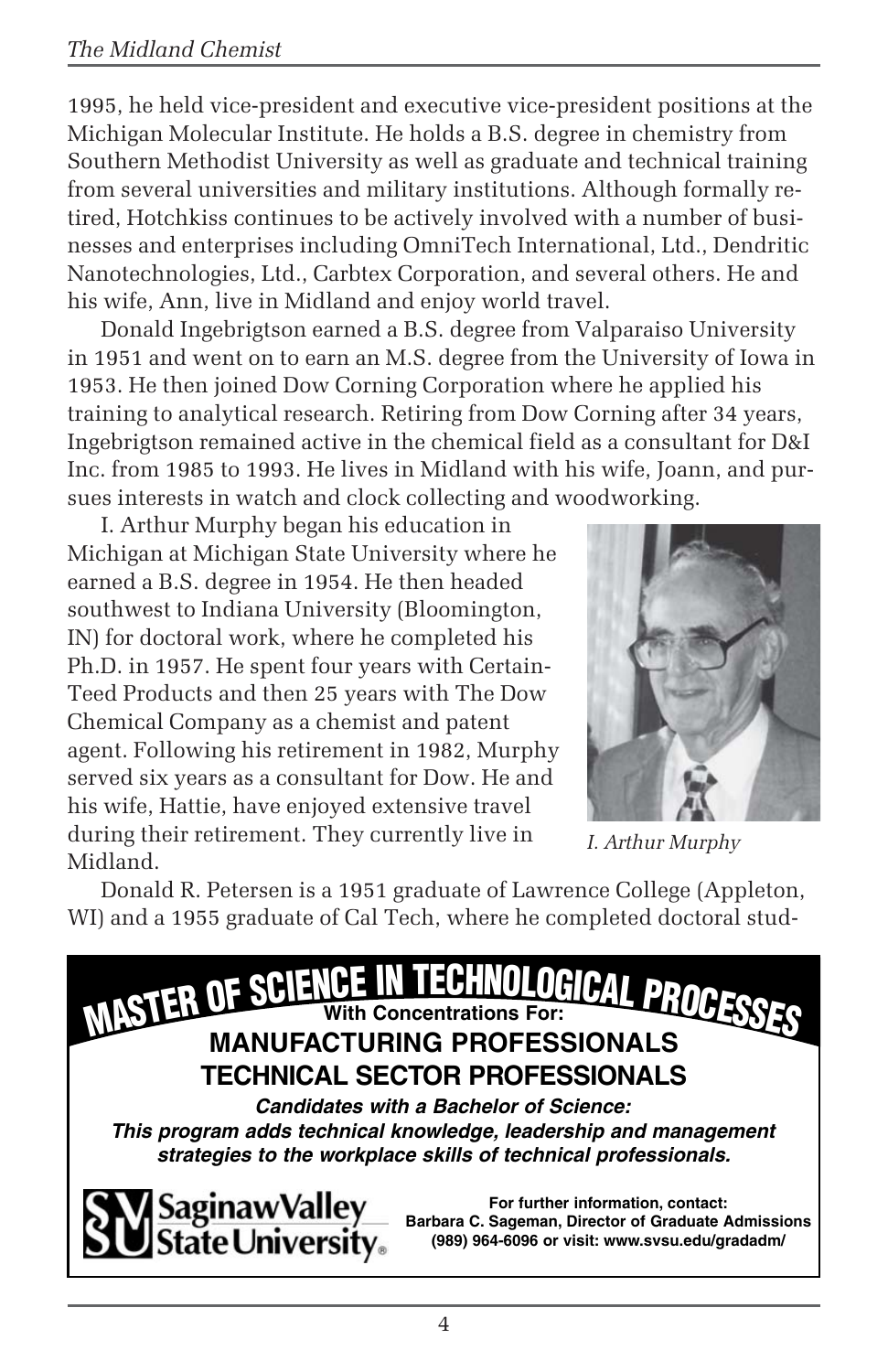ies. His Ph.D. led him to The Dow Chemical Company, where he spent 31 years engaged in research activities in spectroscopy, chemical physics, chemical processes, and computation research. Since his retirement in 1986, Petersen has served as a consultant for the Analytical Research Lab at Dow Corning, and as editor-in-chief of the *Journal of Testing and Evaluation* (ASTM International). He and his wife, Donna, raised five children in Midland, where they still reside.

In 1951 John Saam went from Minnesota, where he earned a B.S. from St. Thomas University (St. Paul, MN), to Iowa, where he continued academic pursuits to complete an M.S. (1954) and a Ph.D. (1956) at the University of Iowa (Iowa City). He made his way to Michigan in 1956 as an employee of Dow Corning Corporation, where he became a senior scientist specializing in silicone research. Before retiring from Dow Corning in 1991, Saam served as a visiting professor in 1982– 83 at the University of Minnesota and a visiting scientist at the Michigan Molecular Institute (MMI) in 1991. Since retiring, he continues to have interests in research at MMI and enjoys cross-country skiing as well as sketching and



*Donald Petersen*



*John Saam*

painting. He and his wife raised five children in the Midland area, where they still live.

Ted Selby graduated from the University of Detroit in 1950 with a B.S. in chemistry. To support himself during college he ran a small business making sausage casings. In 1950 he joined Ford Motor Company; in 1951 he began working for Gage Products in static electrification, a process that later led to the antirust techniques used in automobiles. He joined General Motors in 1952, working with fuels and lubricants. At the same time he was attending night school at Wayne State University where he obtained an M.S. in physical chemistry and completed the coursework for a Ph.D. from 1952 to 1960. Selby and his wife, Jean, had already started on their family, which would grow to 10 children. From 1964 to 1971, Selby worked for Dow in research, particularly as related to automotive products. He was working as a liaison to the auto industry when he and several colleagues formed Savant, Inc., an independent laboratory and research center for engine oils, transmission fluids, and other lubricants. Selby continues to work full-time with Savant. He and his wife live in Midland.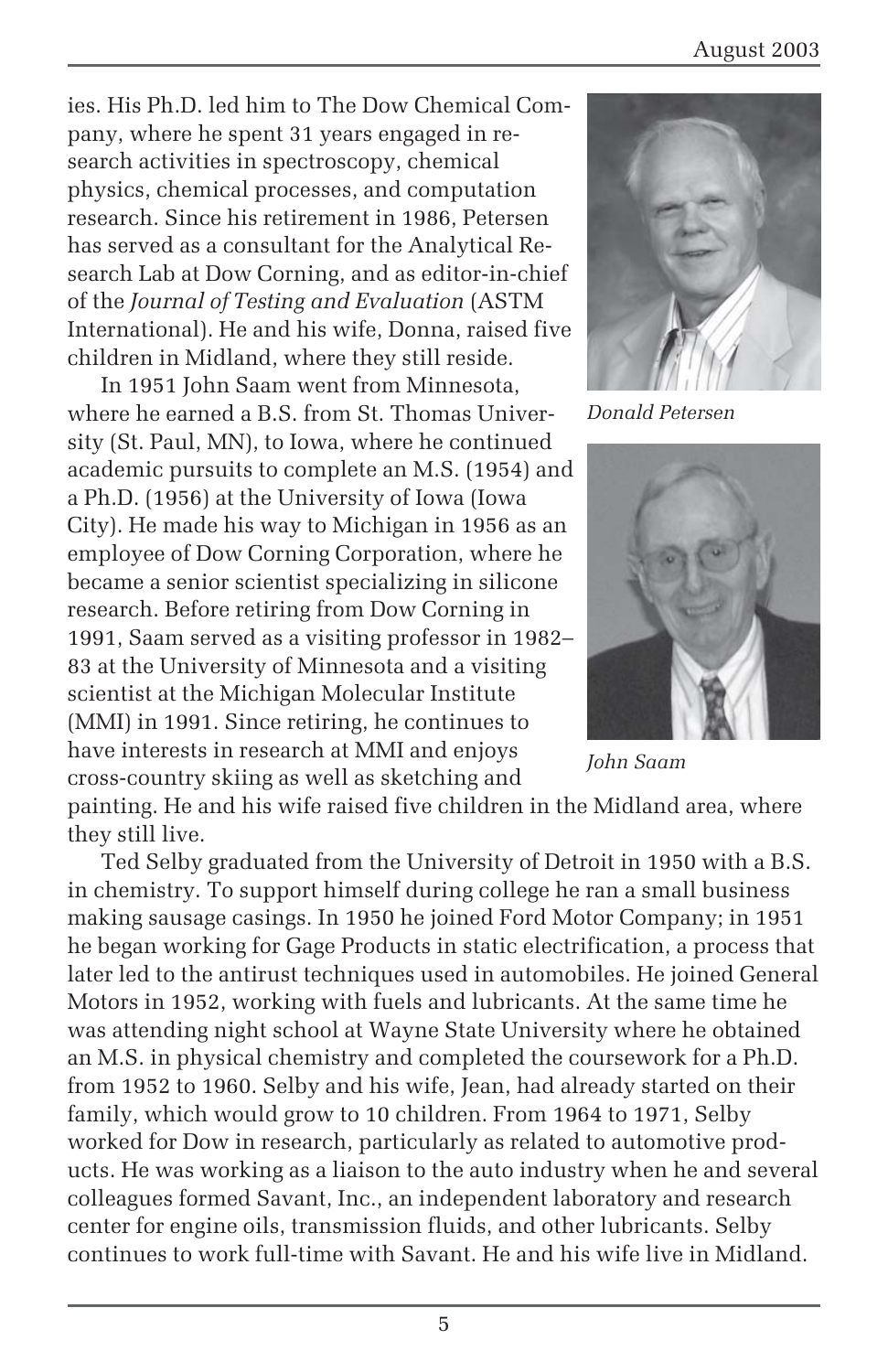## **MMTG and Midland Section Offer Summertime Fun at the Fair**

#### *By Wendy Mathews*

We're back! The Mid-Michigan Technician Group and the Midland Section ACS will be at the Midland County Fair, August 14 to 15, from 4:00 p.m. to 7:00 p.m. Science demonstrations in the gazebo (near the Fair office and 4-H cafeteria) will include both table demonstrations and hands-on experiments. Tim Drier will be there with his glass-blowing expertise, and there will be giveaways and information on upcoming family events.

Professional Day will be ongoing during the same time period as the demonstration on Friday, August 15. Professional Day activities will be held in the picnic building north of the grandstands. The purpose of Professional Day is to show appreciation to our members and their families

and provide information on ACS, along with several of its affiliated groups, and their outreach to members and the public. There will be a reduced-price prime rib dinner at \$3.00 to members in the 4-H cafeteria. Sign up a new ACS member and your dinner is free! There will also be free food/fun passes for candy, popcorn, snow



cones, face painting, and pop along with \$10.00 ride bands from 1:00 p.m. to close. This year we have some additional free attractions such as a dunk tank and a race-car moonwalk.

Everyone is welcome to enjoy and participate in the science demonstrations, so invite your neighbors and friends and come to the fair! Professional Day is open to all members of the American Chemical Society, Mid-Michigan Technician Group, Division of Technicians, Young Chemists Committee, and Science Literacy groups and their families. Remember, events like these cannot happen without the support of members, so please take the time to show your support and come out and have fun with your fellow members. For more information or to volunteer, contact Wendy Mathews at wemathews@dow.com or 989-636-3934.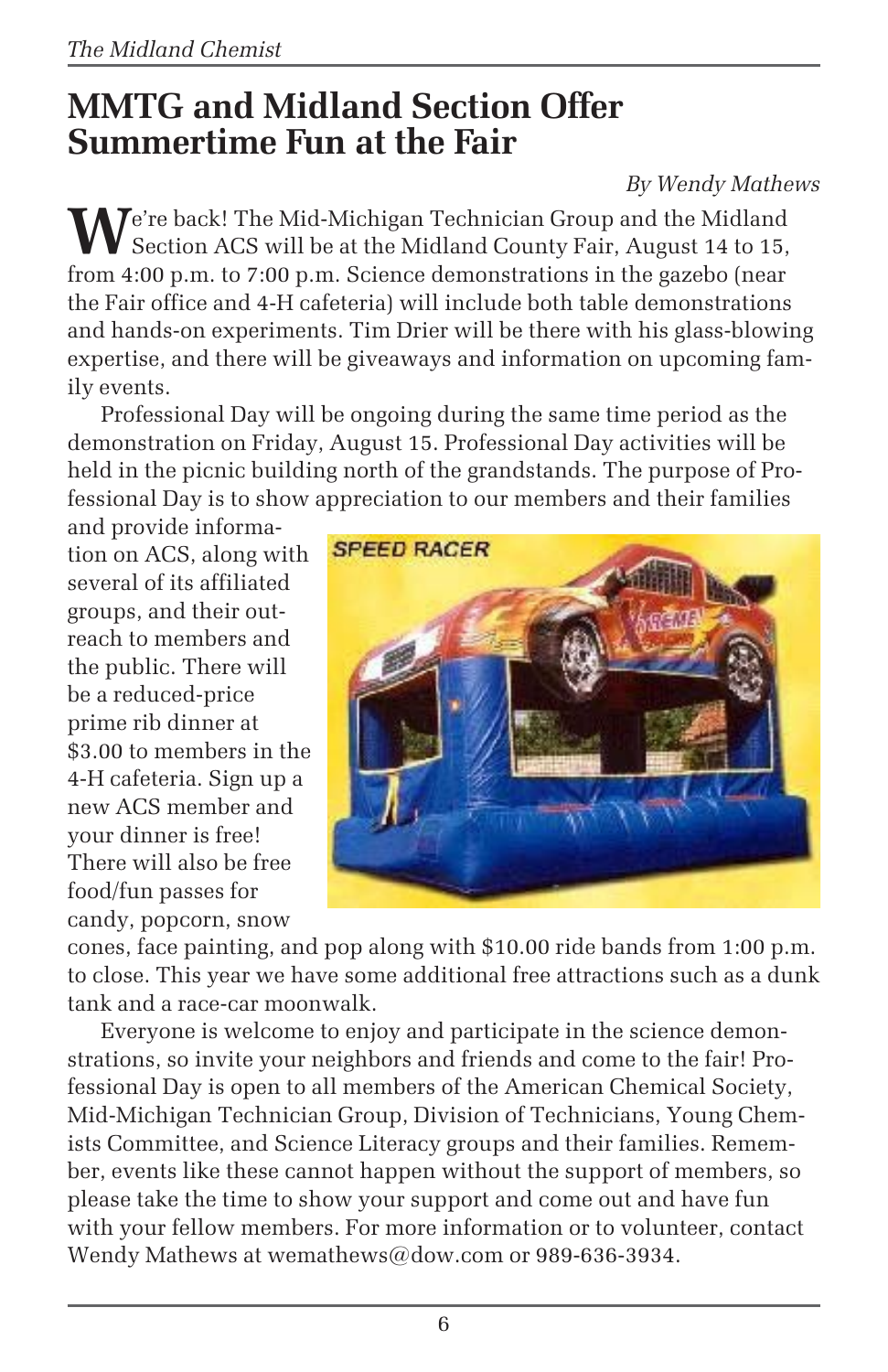### **CEPA Presenting Three Symposia at New York Meeting**

#### *From National ACS*

**A** Presidential Event on "Opportunities in the Bio and Pharma Areas" is among three career-related symposia to be presented by the Committee on Economic and Professional Affairs at the upcoming New York national meeting.

Biotechnology and pharmaceutical research are hot areas today in terms of drug discovery, fundamental research, and new business opportunities. These areas are projected to produce a large segment of the employment for chemists and chemical engineers in the future.

After introductory remarks by ACS President-elect Charles Casey, a group of well-known experts will provide an overview of the many opportunities in these areas. Among the topics of discussion will be new technology, innovation, and opportunities for growth. The symposium, to be held 8:30–12:00 p.m. on Monday September 8, is co-sponsored by BIOL, PROF, WCC, and YCC.

A second symposium, "Face-to-Face with Intellectual Property Protection and Commercialization Issues," will explore a variety of vital issues surrounding intellectual property protection and transfer. Speakers will discuss topics ranging from patents to venture capital to establishing new businesses. The symposium will be held on Monday, 1:00–4:00 p.m., September 8. The primary sponsor is the Division of Chemistry and the Law. The co-sponsors are the Department of Career Services, Office of Graduate Education, the Division of Small Chemical Businesses, CEPA Committee on Professional Training, and the Committee on Education.

"The Need for ENDA, the Employment Non-Discrimination Act, in the Chemical Process Industries," to be held 1:30–4:10 p.m. on Tuesday, September 9, fills out CEPA's symposia line-up. This presentation will cover the current state of the workplace for lesbian, gay, bisexual, and transgender workers. The legal environment at the federal, state, and local levels under which they operate will be discussed, as well as efforts to change those laws. The event is sponsored by the Division of Professional Relations and co-sponsored by CEPA, YCC, WCC, and CHAL.

For more information about the symposia, call DCS at 1 (800) 227-5558 x6208. For more information on the National Meeting, see www.chemistry.org and click on the ACS National Meetings link.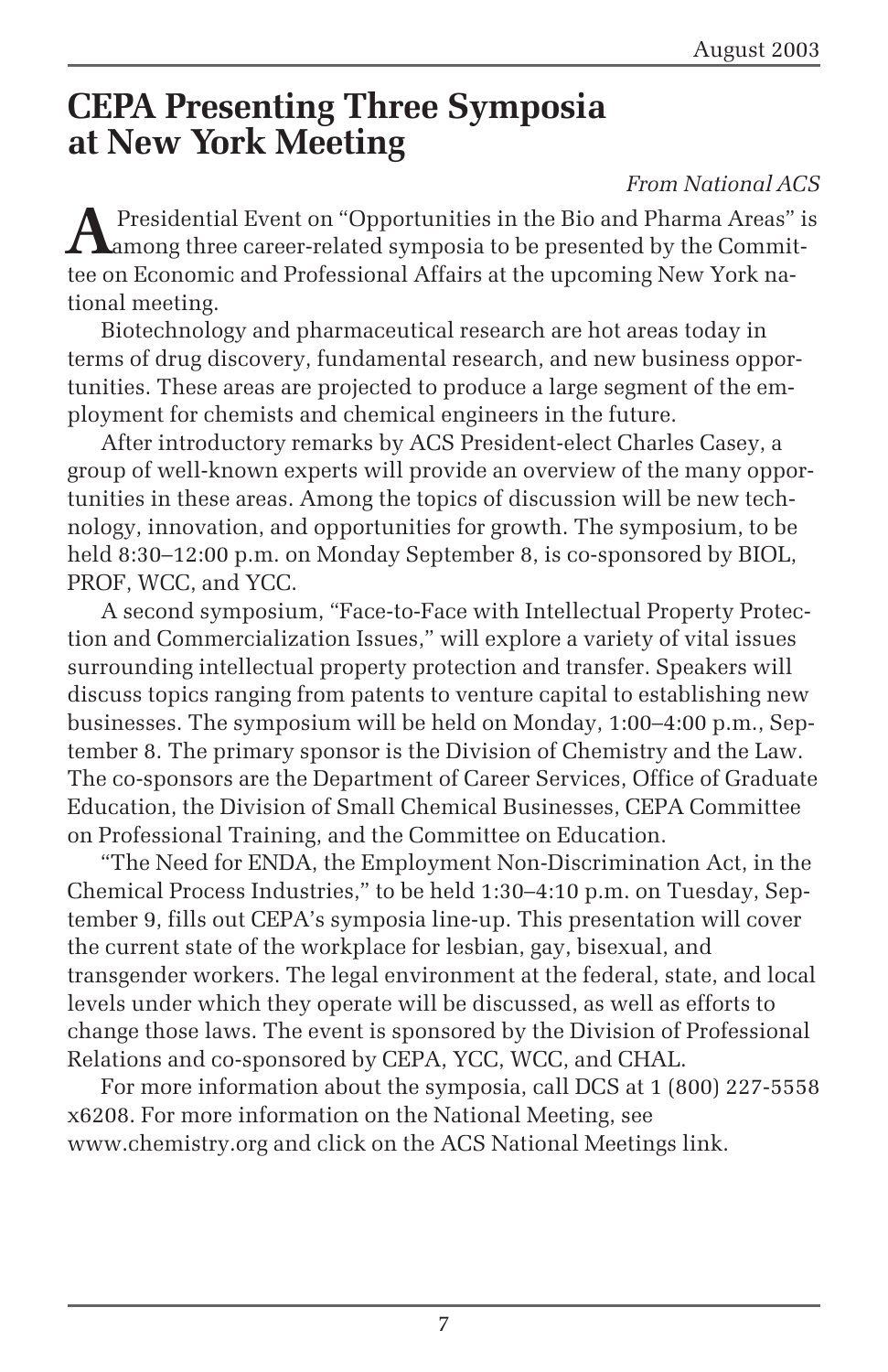### *Careers for Chemists* **Seeking a Different Career? Check Out the Science Librarian**

*By Don Miller*

**S**hortly after I had been hired at my first job (several decades ago) as a  $\sum$  control chemist at a small pharmaceutical company, some of the employees were having an informal discussion (non-work) around the lab coffee pot. One person commented that there really wasn't much that a chemist could do outside of the laboratory to make extra money at parttime work. A pharmacist could work extra hours at the local drug store, an architect or engineer could work extra hours drawing plans for buildings, tradespeople could work on houses, but what could a chemist do—not much. The old laboratory sage then commented, well, chemists could make their own soap and sell it.

That was 1950 and this is 2003. Needless to say, much has changed in 53 years. There are not only options for part-time and contract employment but opportunities for non-laboratory, full-time careers.

In a recent issue of the ACS publication *Chemistry* (Winter 2003), Becky Ham wrote an excellent article on the science librarian career. In the article, Kathy Longsberger, science librarian for Goodyear Corporate Research, states that, traditionally, science librarians were the people who held the keys to information, but now they are evolving from gatekeepers to guides. They not only assist researchers in carrying out literature and patent searches but also teach and aid them to use a myriad of new resources, e.g., computerized databases, search engines, etc.

The article also featured Jim Martin of the University of Arizona Science and Engineering Library, who spends much of his time testing, acquiring, and cataloging new media for the library. According to Martin, one of the biggest challenges for the librarian is to pick and choose which ones to buy since there are so many on the market. They are very expensive and can be tied to complicated licensing agreements.

But it is not all high tech work. Science librarians are still involved with hardcopy materials (books, journals, magazines, etc.). Some branch out into other areas, such as writing science articles for newspapers and/or magazines, desktop publishing, and digital photography.

Along with a science degree, many science librarians possess a master's degree in library science (MLS) although in some cases it may not be required if an applicant brings other skills to the job such as web design or database expertise. A chemist's training should fit in well with the science librarian's position since it includes physics, math, computer science, and sometimes biology along with physical, organic, inorganic, and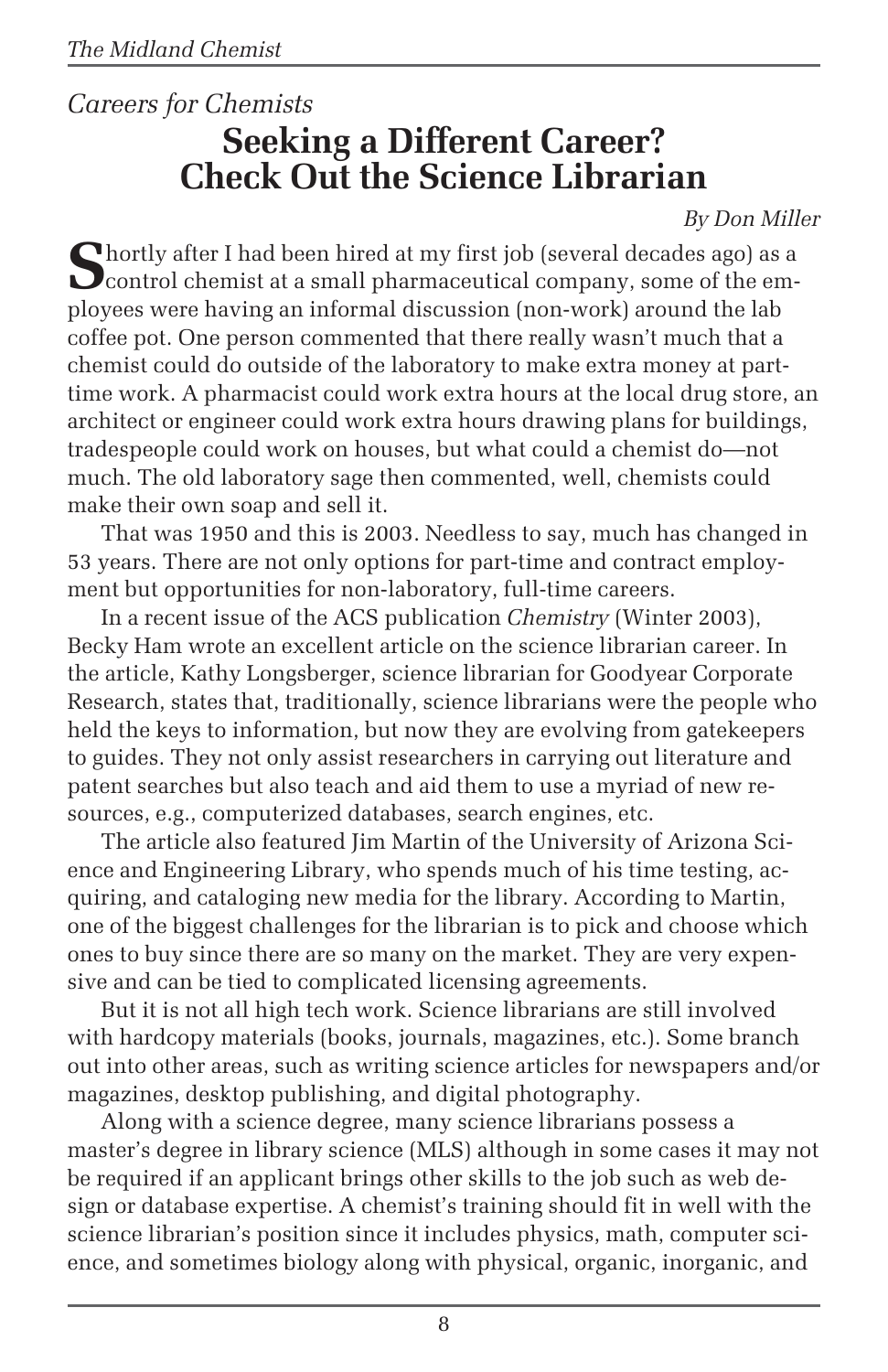analytical chemistry.

Angela Buske is an information analyst at the technical library of The Dow Chemical Company who helps clients with the more difficult patent searches. Information analysts at Dow have access to text-mining tools that provide a visual representation of information in thousands of patents. According to Buske, the information analyst position at Dow is sometimes used as a passthrough position to other areas of the company, since it allows the person an overview of the entire corporate structure.

Buske says that chemical knowledge is essential to the information analyst's job. "The more that you know and understand about a scientist's



*Angela Buske*

work, the easier it is to provide him or her with the best resources," says Buske. "Many times, after a discussion, scientists find out that what they actually need to know is not what they originally wanted to know."

Other institutions that employ science librarians include universities, professional societies, museums, and science centers. Generally, annual salaries range from \$50,000 to \$60,000. So, if you like chemistry or any other science, but are more intrigued with handling information than manhandling labware, you may want to consider this career. Realize, though, that the job doesn't stop at the bookstacks and computer display. Unlike Marian, the librarian of Meredith Willson's play, "The Music Man," the modern science librarian should be people-oriented, friendly, and curious.



Living. Improved daily.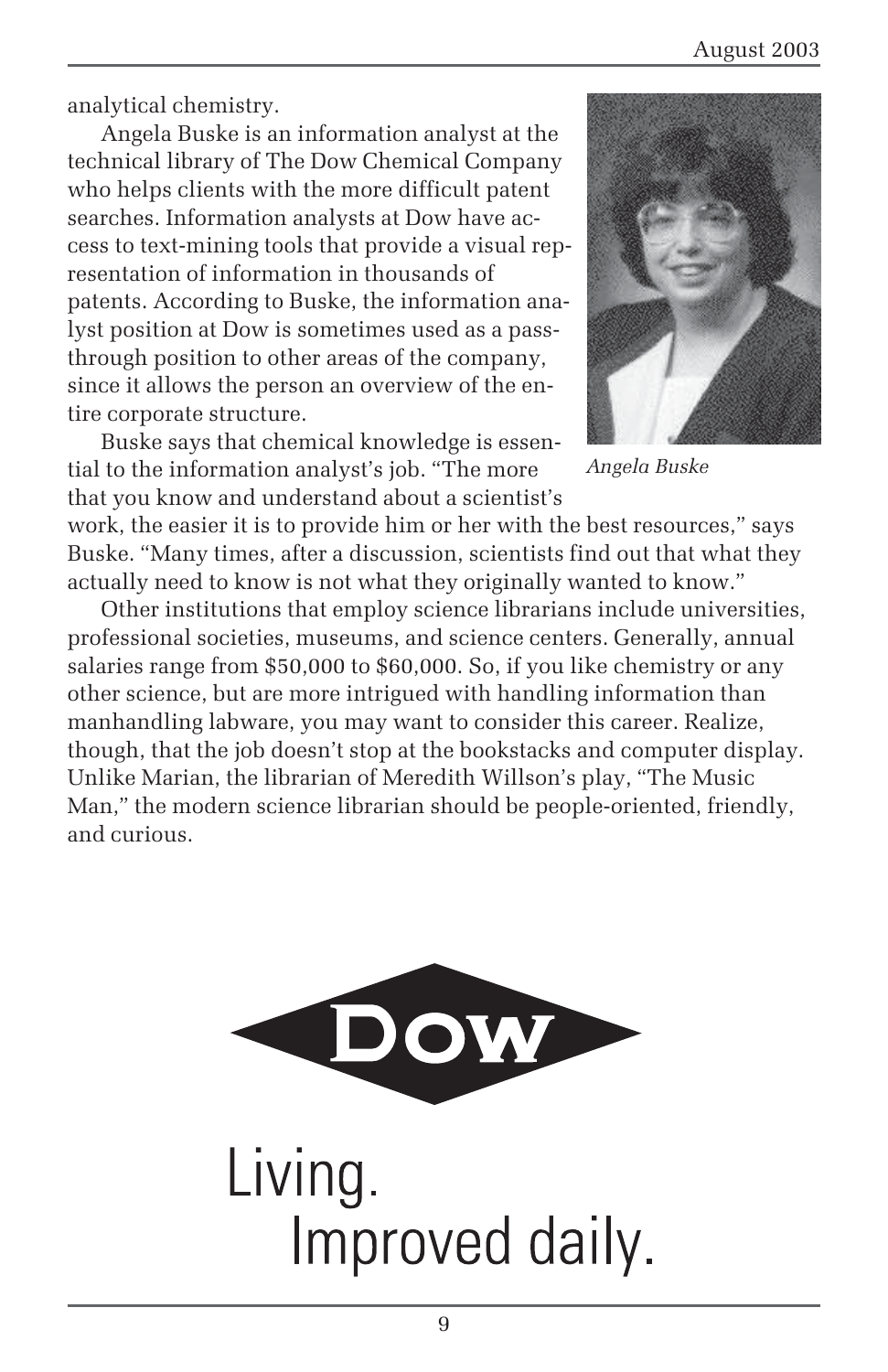# **59th Annual FSM Features Green Chemistry**

*By Dale LeCaptain*

The much anticipated and currently desired next generation of chemi-**L** cal production will use biologically based, renewable resources, known as "green" chemicals. This will be the topic of the 59<sup>th</sup> Annual Fall Scientific Meeting of the Midland Section of the American Chemical Society (ACS). The Midland Section is home of The Dow Chemical Company, Dow Corning Corporation, and numerous other companies as well as Central Michigan University, Saginaw Valley State University, Alma College, and Delta College. The meeting will be held on Friday, October 17, from 11:00 a.m. to 5:00 p.m. at Dow Chemical's Employee Development Center (EDC) on Abbott Rd. in Midland.

The meeting will begin with registration, lunch, the poster session featuring posters from local universities and companies (please note the call for posters on pg. 11). The exposition will be even bigger this year featuring various scientific vendors and professional societies. A formal welcome and awards presentation will lead into the keynote presentation by Dr. Richard Gross, professor at Polytechnic University in New York and recipient of the 2003 Presidential Green Chemistry Award. The remainder of the afternoon will offer the following presentations on green chemistry.

#### **Renewable Materials**

- Larry Drzal, Michigan State University, "Plastics from Renewable Sources"
- Dave Henton, The Dow Chemical Company, "Polylactic Acid"
- Ramani Narayan, MSU, "Polymers from Lactic Acid Derivatives"
- Greg Baker, MSU, "Composites from Renewable Materials"

#### **Green Processes**

- Greg Zeikus, MSU, "Electrochemical Enhancement of Fermentation Processes"
- John Nghiem, MBI International, "Ammonia Fiber Explosion for Treating Biomass"
- Tony Kinsbury, The Dow Chemical Company, "Polymer Recycling"

• Dennis Miller, MSU, "Reactive Distillation of Glycols from Sugar" Workshops on career development and technical word processing will also be held. The afternoon will wrap up with a social, offering the opportunity to mingle with colleagues at a local establishment.

Please check out the website for all the details, including the latest information! Check back often for updates. www.membership.acs.org/m/ midl/fsm03/index.htm.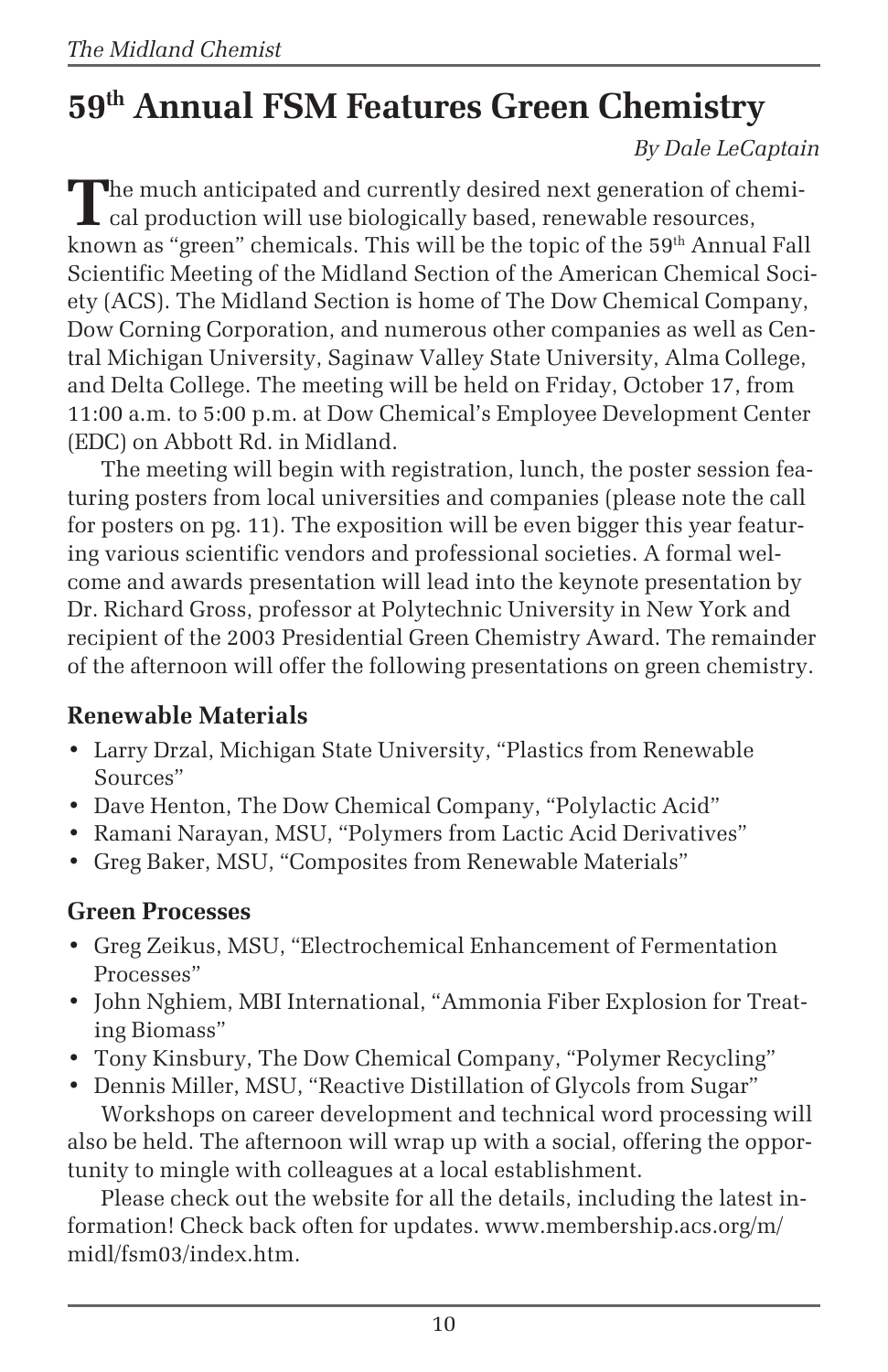### *Call for Posters*

# **2003 Fall Scientific Meeting**

**ACS Midland Section Friday, October 17, 2003** Employee Development Center The Dow Chemical Company

Please consider presenting a poster at the Fall Scientific Meeting. Abstracts are being accepted through September 18. All areas of chemistry and chemistry-related topics are invited. For more information, check the FSM web page www.membership.acs.org/m/midl/fsm03/index.htm.

#### *Abstract Format*

Each abstract should contain: title, author(s) and author(s) affiliations, and abstract body text. The format specifics:

- Single spacing with blank line between title and author *and* between author and abstract body text.
- Times New Roman typeface in 12-point (or comparable) type size.
- Submit as an e-mail attachment in either Microsoft Word or Adobe Acrobat (PDF) format.
- Please try to limit the abstract to 225 words.
- Underline the name of the presenting author (note, the e-mail address of the submitter will be the default contact person for all additional information)
- E-mail abstracts to dale.lecaptain@cmich.edu

Address questions to Dale LeCaptain, Department of Chemistry, Central Michigan University, 989-774-3993, dale.lecaptain@cmich.edu.

We currently have booth space available for interested vendors, school clubs, businesses, etc. for this year's FSM exposition. Space is limited so don't delay. For further details and pricing information, please contact Wendy Flory at 989-636-5097 or wcflory@dow.com.

#### *We're responsible . . .*

In 1988, the American Chemistry Council (ACC) launched Responsible Care® to respond to public concerns about the manufacture and use of Chemicals. Through this initiative, Dow Corning Corporation and other ACC members and partners are committed to continually improving our responsible management of chemicals.

We're responsible because we care.

#### **DOW CORNING**



© 2001 Dow Corning Corporation. *Dow Corning* is a registered trademark<br>of Dow Corning Corporation. *Responsible Care* is a registered service mark<br>of the American Chemistry Council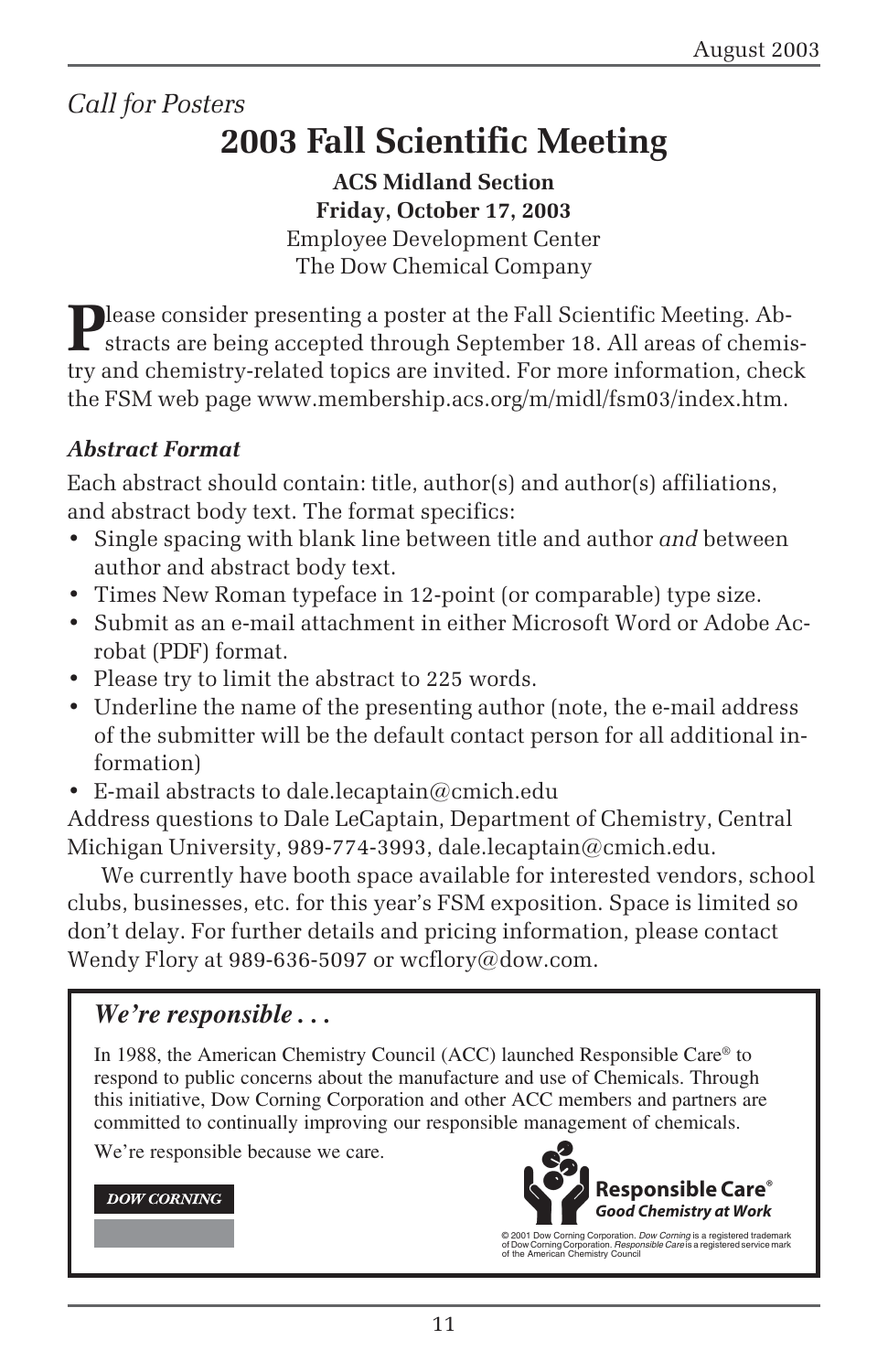### *Call For Nominations* **2003 Midland Section Awards**

*By Petar Dvornic*

**I**<sup>t's</sup> time again to nominate deserving individuals for the 2003 Midland Section awards. The awards are described below. Section awards. The awards are described below.

#### *Outstanding Achievement and Promotion of the Chemical Sciences*

Each year the Midland Section honors an individual residing within the Section's geographical area who has demonstrated outstanding achievement and promotion of the chemical sciences. This award recognizes dedication and service to the chemical profession. The recipient need not be an ACS member. Nominations should include a biographical sketch, list of pertinent publications, evidence of professional growth and involvement, and letters of support from colleagues. Previous recipients of this award are:

| 1976 | Turner Alfrey, Jr.   | 1990 | Joseph E. Dunbar   |
|------|----------------------|------|--------------------|
| 1977 | Etcyl H. Blair       | 1991 | Thomas H. Lane     |
| 1978 | David C. Young       | 1992 | Donald A. Tomalia  |
| 1979 | Vernon A. Stenger    | 1993 | Dale J. Meier      |
| 1980 | Daniel R. Stull      | 1994 | Philip T. Delassus |
| 1981 | Bob A. Howell        | 1995 | Duane B. Priddy    |
| 1982 | Wendell L. Dilling   | 1996 | Hans G. Elias      |
| 1983 | Donald R. Weyenberg  | 1997 | Ludo K. Frevel     |
| 1984 | Edwin P. Plueddemann | 1998 | Patrick B. Smith   |
| 1985 | Raymond P. Boyer     | 1999 | David E. Henton    |
| 1986 | Stanley P. Klesney   | 2000 | Steven J. Martin   |
| 1987 | Warren B. Crummett   | 2001 | Edwin C. Steiner   |
| 1988 | A. Lee Smith         | 2002 | Thomas J. Delia    |
| 1989 | Do Ik Lee            |      |                    |

#### *Outstanding Service to the American Chemical Society*

The Section sponsors an annual award to recognize outstanding service to the Midland Section of the ACS. This award recognizes achievement in the promotion of the goals of ACS. Nominees shall be members of the Midland Section. Nominations should include a biographical sketch, a history of service to the Midland Section, and supporting letters from fellow ACS members. Previous recipients are:

| 1989 David C. Young     | 1996 Fran K. Voci      |
|-------------------------|------------------------|
| 1990 Linneaus C. Dorman | 1997 Thomas H. Lane    |
| Donald R. Petersen      | 1998 Vicky S. Cobb     |
| 1992 Wendell L. Dilling | 1999 Theodore E. Tabor |
|                         |                        |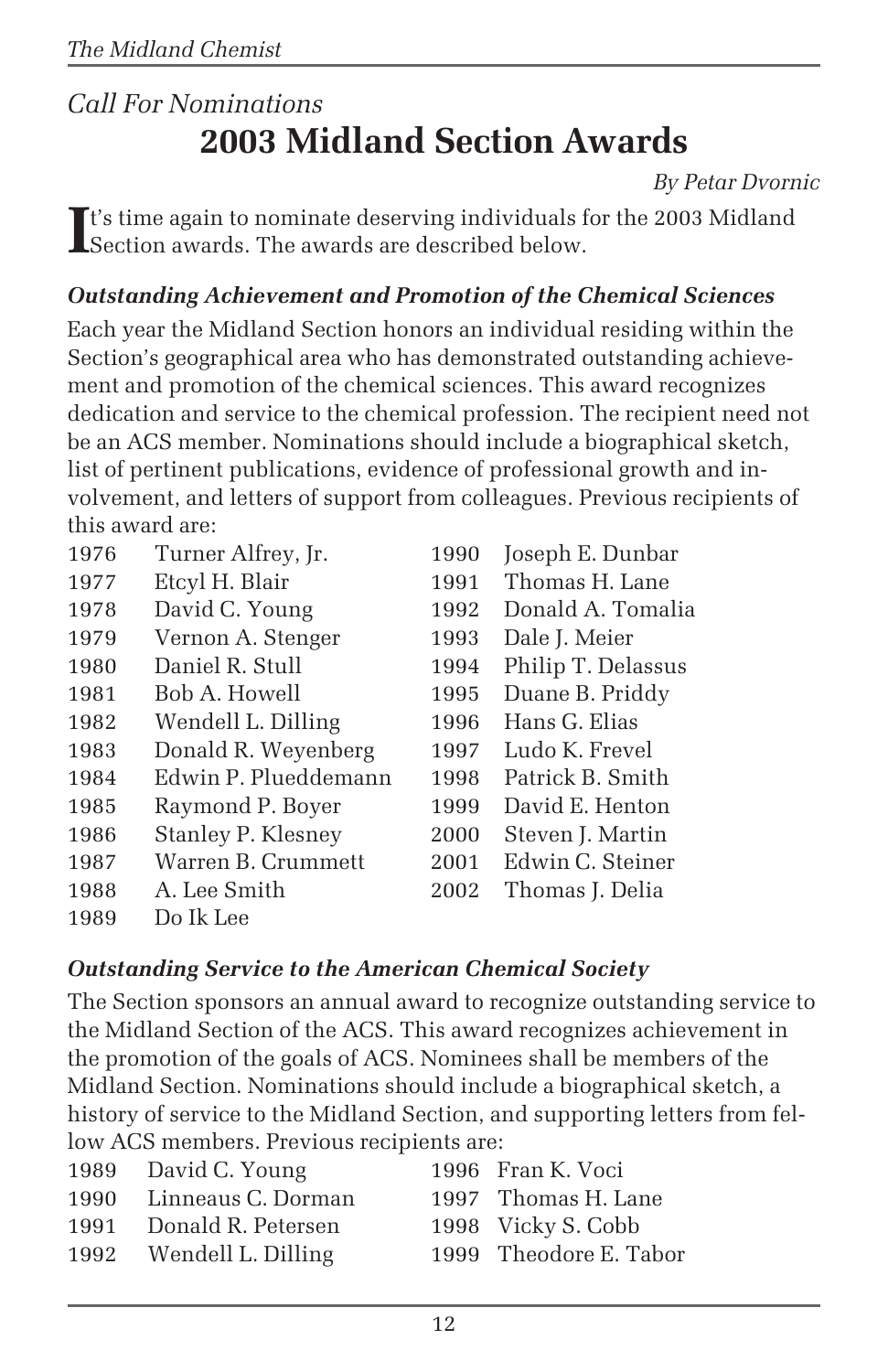1993 Bob A. Howell 2000 Peter and Patricia Dreyfuss 1994 Eldon L. Graham 2001 George W. Eastland, Jr. 1995 Gretchen S. Kohl 2002 Joan Sabourin

- 
- 
- 
- 

#### *Outstanding Chemical Technician*

The Section presents an annual Outstanding Chemical Technician Award to an individual who has demonstrated an extremely high degree of professionalism as a chemical technician. The ACS defines a chemical technician as a person whose training includes successful completion of a two-year, post-high school level chemistry curriculum leading to an Associates Degree, or the equivalent course work in a Baccalaureate program, or the equivalent knowledge gained by experience. The primary work of a chemical technician is conducting experimentation and/or correlating information to help solve chemical problems and/or discover new chemical knowledge. Criteria used to judge the award include job skills, safety, teamwork, leadership, publications and presentations, reliability, communication skills, and additional professional and community activities. Nominees must have worked for five years as a chemical technician. Chemical technicians do not need to be a TECH Division Affiliate or ACS member to be eligible for this award. Nominations should include a biographical sketch and supporting letters that address each of the criteria above. Previous recipients are:

| 1997 Connie J. Murphy | 2000 Kurt A. Bell     |
|-----------------------|-----------------------|
| 1998 David Stickles   | 2001 Gordon R. Roof   |
| 1999 Ronald L. Good   | 2002 Cynthia J. Gould |

Nominations for all three awards are invited. The deadline for receipt of nominations and all supporting materials is September 1, 2003. Nominations should be sent to: Petar Dvornic

Michigan Molecular Institute 1910 W. St. Andrews Road Midland, MI 48640 Fax (989-832-5560)

Electronic nominations are also welcome. If you have questions or need additional information, please contact Petar at 989-832-5555 ext. 550 or dvornic@mmi.org. Nominators should provide their address and phone number in case the committee needs to contact them. The Awards Committee encourages all Section members to nominate deserving colleagues and appreciates your efforts in helping these individuals receive recognition for their efforts. We look forward to hearing from you!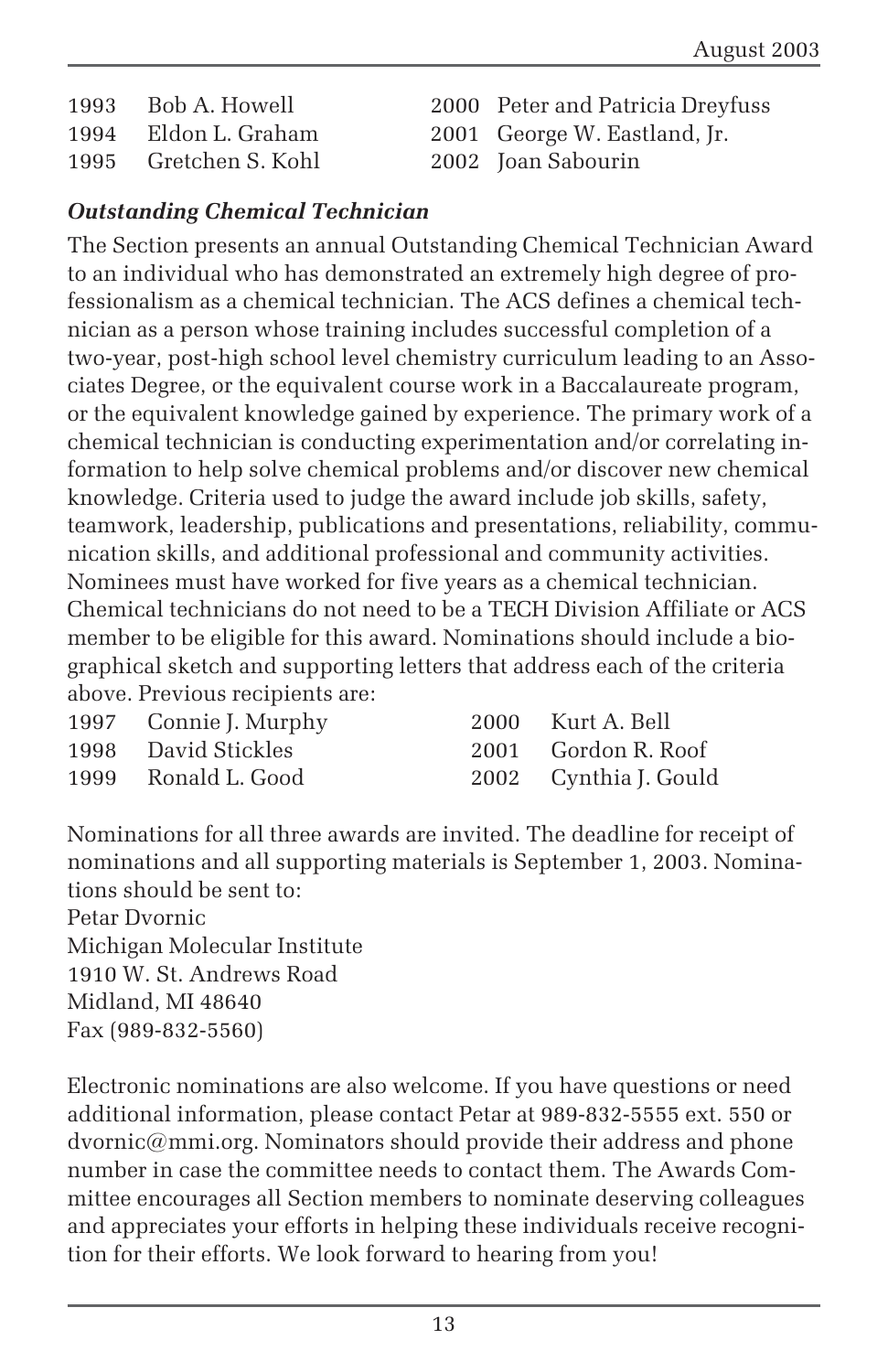### *Post Street Archives:* **The Life of a Chemical Company**

*By David Baker*

The Post Street Archives is a treasure-trove of historical materials and documents of The Dow Chemical Company and the Dow family. Located in an old school building at 205 Post Street in Midland, the Archives offers a unique glimpse into the life of a major chemical company. I was fortunate enough to visit the Archives early in May on a rather auspicious occasion for Dow historian and Archives staff member Ned Brandt. His new book *Chairman of the Board: A Biography of Carl A. Gerstacker* had been published by Michigan State University Press, and he was holding a copy in his hand. Ned has been the company historian since 1983. His new book is one of



*Ned Brandt, Dow historian and Archives staff member.*

many volumes housed at the Archives, from late 19<sup>th</sup> century chemical reference books to more recent historical works.

The Herbert H. and Grace A. Dow Foundation is the custodian of the Archives. The collections include over 30,000 photographic images. There are speeches and collections of former executives, including letters and notes. There are also key employee addresses and speeches on videotape. There are small mementos and sales promotions used by the Dow marketing department. There are even collections of old advertisements for Dow products from magazines and journals. According to Tawny Nelb, chief archivist, the collections total more than 400 linear ft. "We recently obtained permission to access a wealth of materials still stored at The Pines (the Dow homestead)," said Tawny. "This adds hundreds of photographs and documents to the collections." Tawny joined the staff of Post Street Archives last September after 10 years working with the archives of Yale University and the last 17 years as an independent consultant.

Recent years have brought special challenges to maintaining the collections at the Archives. The overwhelming volume of electronic communication and web pages that a company produces is difficult to track and keep current. Also, the increasing global perspective and constant updat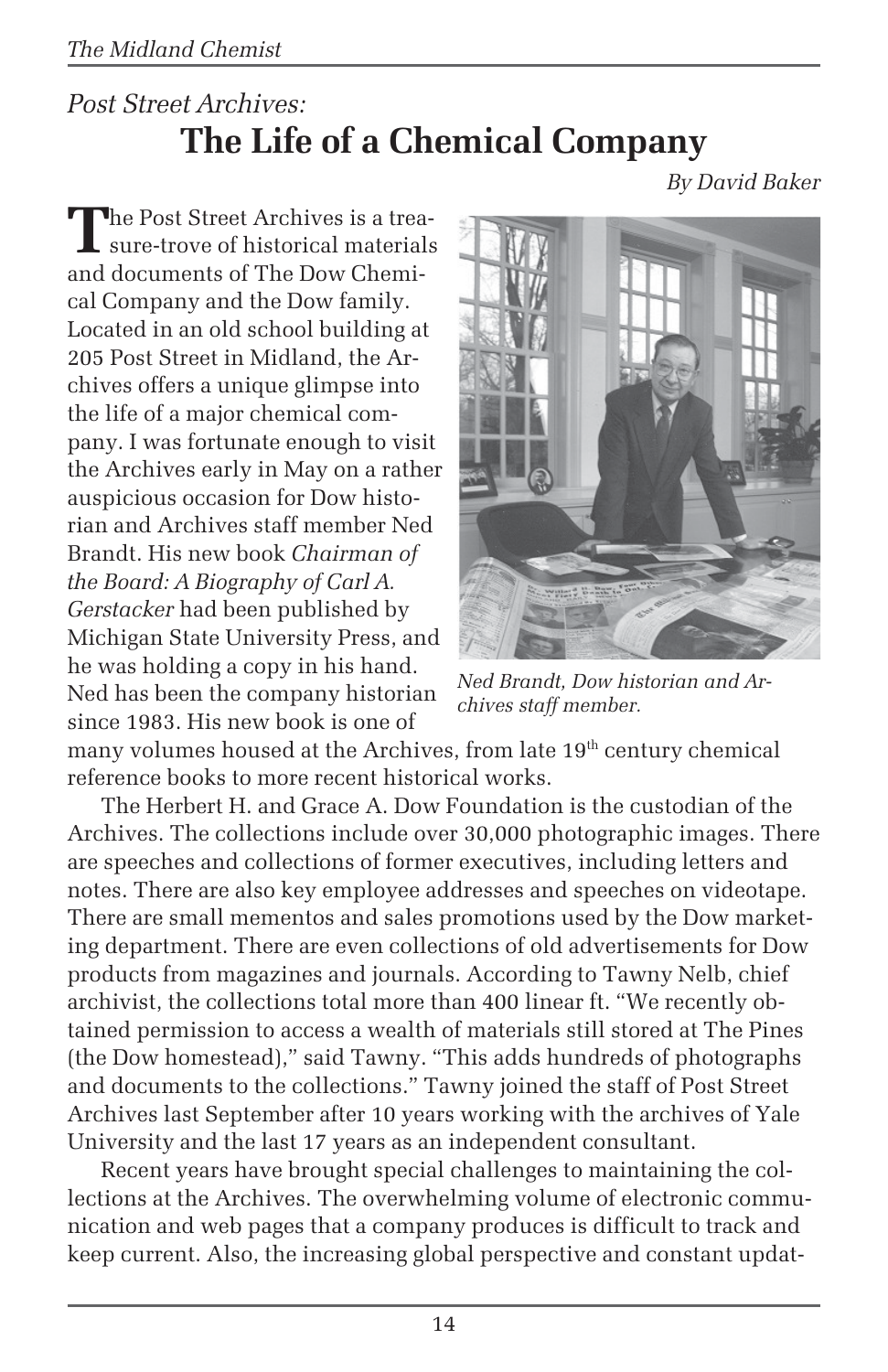ing of software and compatibility hinder the acquisition of relevant materials. Additionally, mergers and acquisitions, such as the recent merger with Union Carbide, open up whole new areas of historical interest.

The Archives is open to the public, and the staff encourages both casual visitors and researchers. Kathy Thomas, reference librarian and research coordinator, has helped with numerous projects since she joined the staff in 1994. Other staff members include Connie Good, archival manuscript processor, and Delores Goulet, archival photograph processor. The entire staff at the Archives is very knowledgeable and hospi-

table, and they are very enthusiastic about helping any visitor or researcher seeking historical information on Dow Chemical or the Dow family.

Post Street Archives is open Monday through Friday, from 8:00 a.m. until 12:00 p.m. More information can be obtained by calling the office at 989- 832-0870 or by e-mailing Kathy Thomas at thomas $@$ 



*The Archives has many early advertisements and product information, such as this ad for Saran Wrap from 1957.*



poststreetarchives.org. *The Post Street Archives is housed in the Post Street School, which was built in 1876. Grace A. Dow, wife of company founder Herbert H. Dow, taught for one year at this school before their marriage.*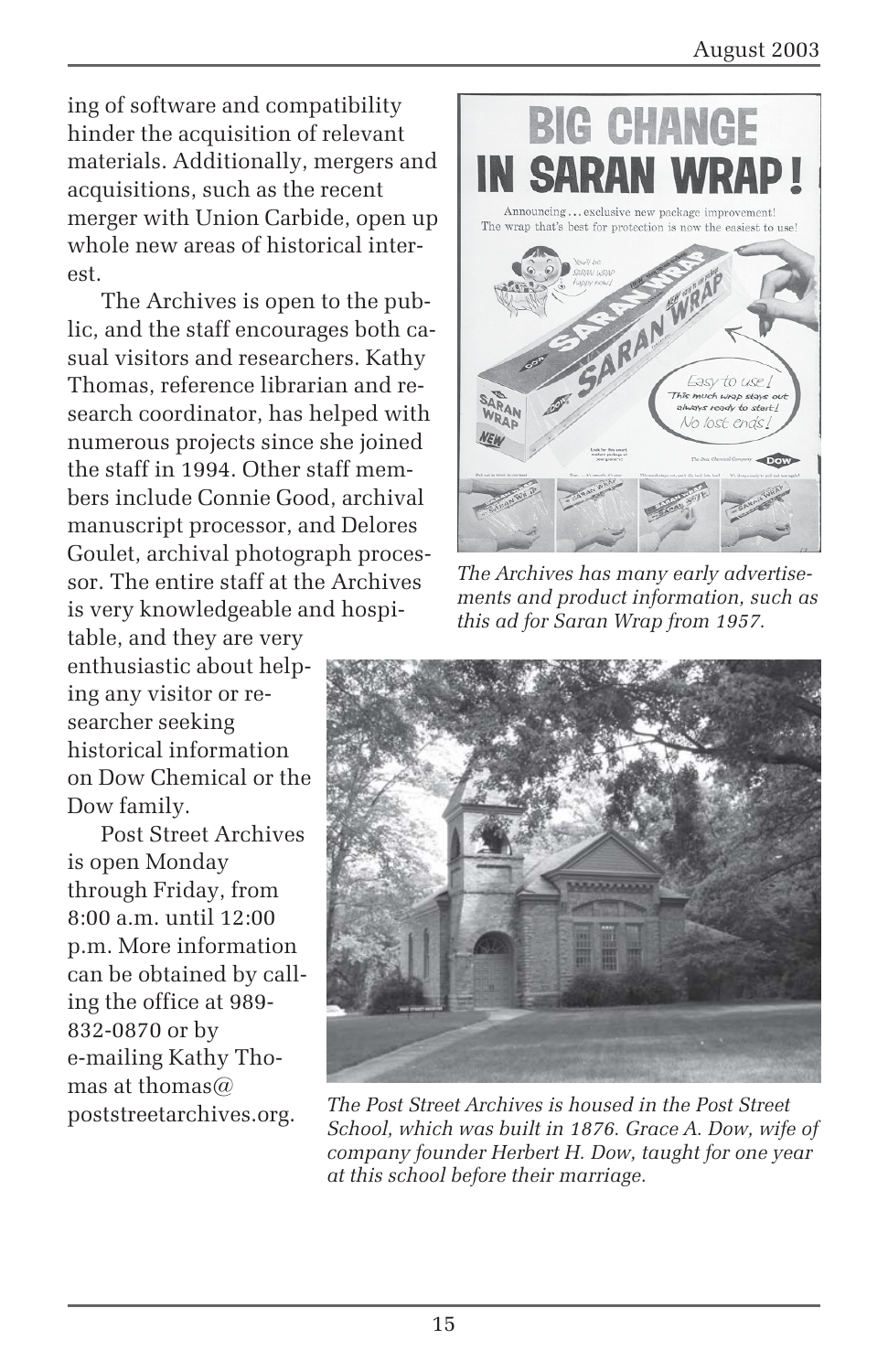### **Technical Society Interface Committee Encourages Collaboration**

#### *By Eldon Graham*

**T**he purpose of the Midland Section ACS Technical Society Interface **L** Committee is to promote cooperative activities and information exchange with other professional organizations in the area such as the American Institute of Chemical Engineers, Society of Plastic Engineers, Sigma Xi, etc.

A list of the current officers and contact persons for area technical societies with their telephone numbers and e-mail addresses has been prepared and is available to any Midland Section ACS member. If you desire a copy, contact Eldon Graham (989-964-4127 or graham $@$ svsu.edu).

Other technical organizations often join with the ACS in activities such as Sci-Fest and National Chemistry Week activities. Also, this year, in cooperation with the Michigan Molecular Institute, a joint technical society dinner meeting was held on June 17, 2003. This meeting was jointly sponsored by the Society of Plastics Engineers, the American Institute of Chemical Engineers, and ACS. At this meeting, Prof. Matthew Tirrell of the College of Engineering, University of California, Santa Barbara, spoke on the subject of "Chemical Processing by Self-Assembly. " Self-assembly processes occur frequently in biology, but translating that process into controllable chemical processing was the subject of his talk. Dr. Tirrell was the 2003 MMI Turner Alfrey Visiting Professor.

Dr. Tirrell also taught a short course at MMI on "Tailoring Material Surface Properties with Tethered Chains." Members of the local sections of SPE, ACS, and the AIChE could attend this course, as auditors, for no fee, because these technical societies are sponsors of the Turner Alfrey Visiting Professor Program.

The Midland Section of the ACS is a participating member of the Saginaw Valley Engineering Council (our ACS membership includes chemical engineers). This council has 18 participating organizations that share information about their activities and programs. Each year the Saginaw Valley Engineering Council has a banquet and program that officers and representatives of the participating organizations attend. This year the banquet was held on February 20, 2003, at the Bavarian Inn in Frankenmuth. It was attended by 150 persons. The speaker was John German of American Honda Motors who spoke on "Hybrid-Electric Vehicles." He discussed the Honda Insight and Honda Civic Hybrid as real-world examples of efficiency improvements possible with advanced technology hybrid-electric vehicles. The future of hybrid vehicles was discussed, including marketing advantages and concerns. The primary barrier to mass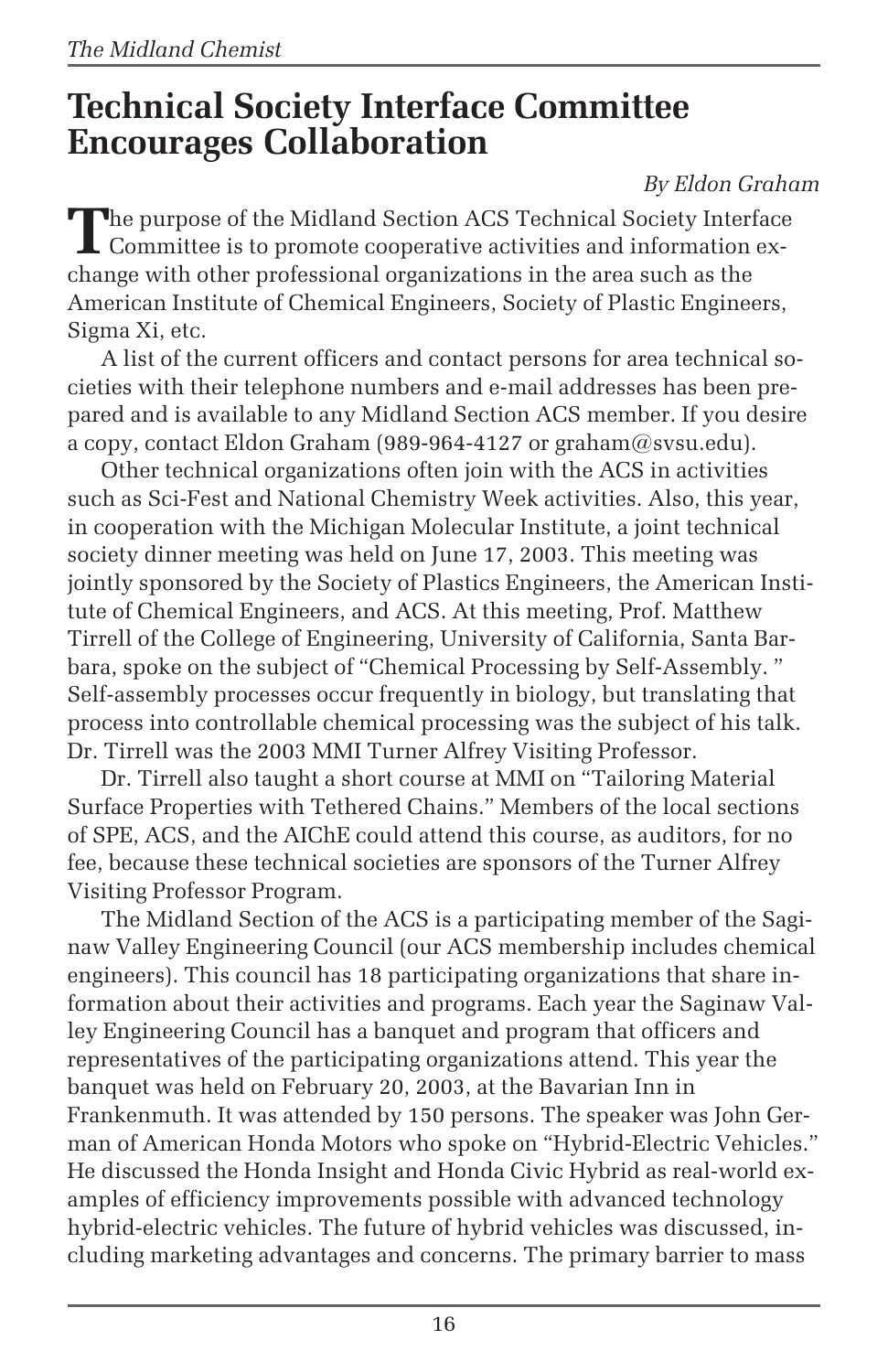market acceptance of hybrid-electric vehicles is cost, as a result of battery cost, and the periodic replacement presently required.

On exhibit at this dinner meeting was the SAE Formula Race Car designed and built by engineering students at Saginaw Valley State University. This car was entered in the Society of Automotive Engineers International Design and Performance Contest held in 2002. There were 140 entries from 10 different countries. The SVSU entry placed sixth in this world competition. The students were at the dinner meeting to explain the highlights of their award-winning design.

## **National ACS Announces Fall Candidates**

*By Ann Birch*

The Committee on Nominations and Elections (N&E) has announced the slate of candidates that will appear on the fall 2003 ballot. They are:

#### **For President-Elect, 2004**

William F. Carroll, Jr., Occidental Chemical Corporation Michael E. Strem, Strem Chemicals, Incorporated

#### **For Directors-at-Large, 2004–2006**

Dennis Chamot, National Research Council Nancy B. Jackson, Sandia National Laboratory Peter C. Jurs, Pennsylvania State University James P. Shoffner, Columbia College

#### **For Director District I, 2004–2006**

Ronald D. Archer, University of Massachusetts Anne T. O'Brien, Consultant Dorothy J. Phillips, Waters Corporation

#### **For Director District V, 2004–2006**

Judith L. Benham, 3M Company E. Ann Nalley, Cameron University

For more information on the candidates and the election, see www.chemistry.org/election.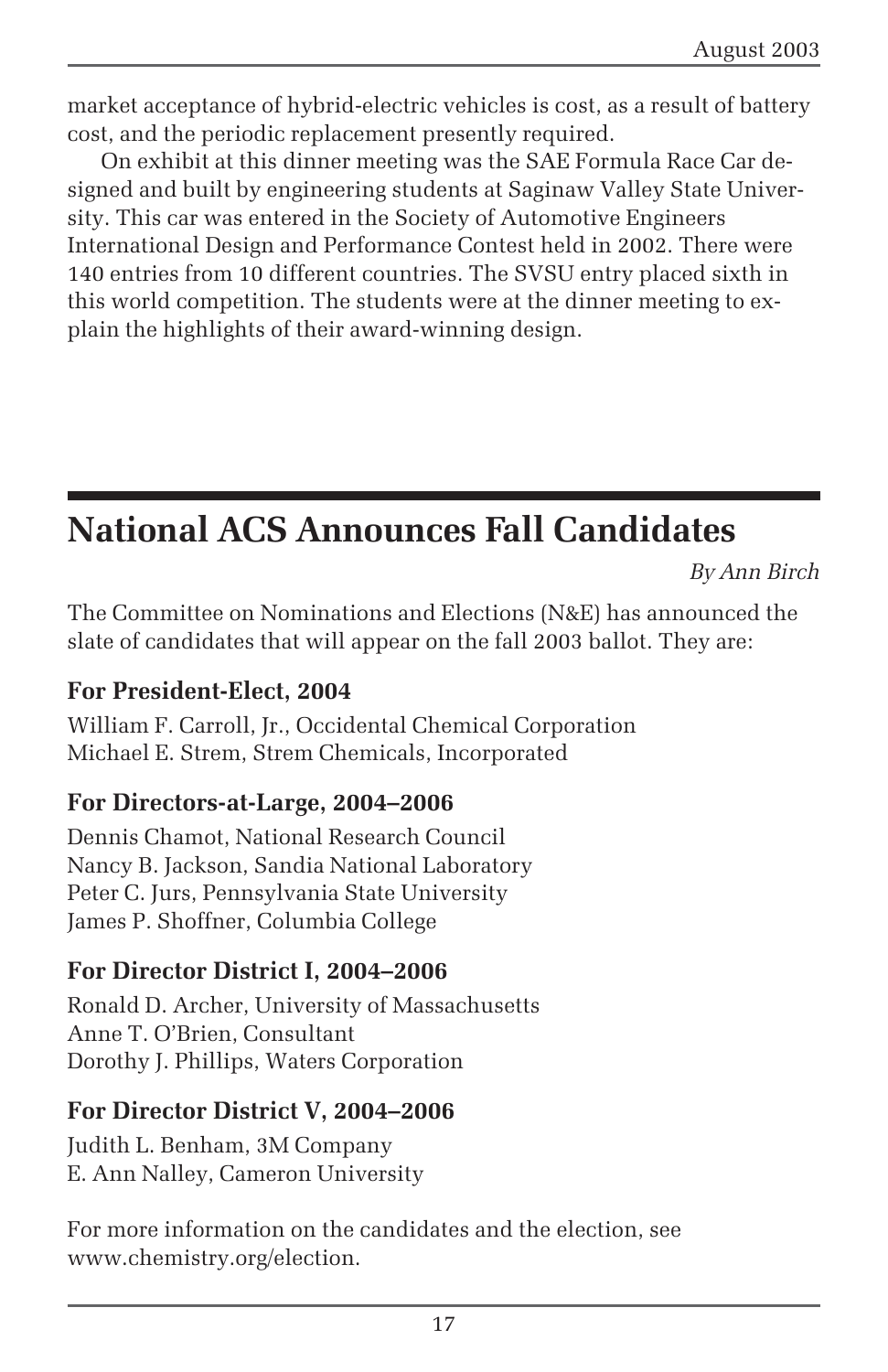### **Volunteering: An Open Letter to Midland Section and Members**

*By John Blizzard*

*Editor's Note: This is the first part of a two-part article on volunteering by John Blizzard. John is retired from Dow Corning Corporation and has been an ACS member for 10 years. He is an active volunteer in the Science Literacy and other education programs of the Midland Section.*

**Y**ou volunteer for your church. You volunteer for "extra" on your job. Your spouse volunteers you for who knows what. It seems like at every corner someone or some organization wants your time despite the fact that there are still only 24 hours in any one day. And the Midland Section of the ACS is no exception. They too ask you to volunteer time for programs, offices, and projects. After all, this type of organization is able to exist because of people like you who do volunteer their time and money. So how do you sort out for whom or what you will volunteer? There are probably as many answers to this question as there are individuals.

Wendell Dilling sent out a questionnaire to all Midland Section ACS members a few years ago with the following results:

- 24% said they were too busy to participate in the Section activities
- 4% said they were unable to participate
- 22% were just not interested in Section activities
- 5% were interested in greater participation in the Section's activities.

These results aren't too surprising. After all, I don't know of anyone who is not busy. But what I'd like to do is give other chemists some type of rationale for volunteering. No, I'm not any kind of expert or consultant in the area. Maybe I'm just one of those people who can't seem to say "no."

What I have done is break the topic down into two main areas: the responsibilities of the officers of an organization and the responsibilities of the volunteers. (*Note: the responsibilities of volunteers will be covered in the September issue of The Midland Chemist.*)

#### **Responsibilities of Officers**

Before anyone would want to volunteer for any organization, be it a professional organization like ACS, or a church, political, or civic organization, the officers of that organization must fulfill a number of requirements for its volunteers.

First, the officers (or board) must provide the opportunities. The officers should not expect the prospective volunteers to "go out and find places to spend their time (and sometimes money)." Now, in the case of ACS, some of these opportunities may come from the national organiza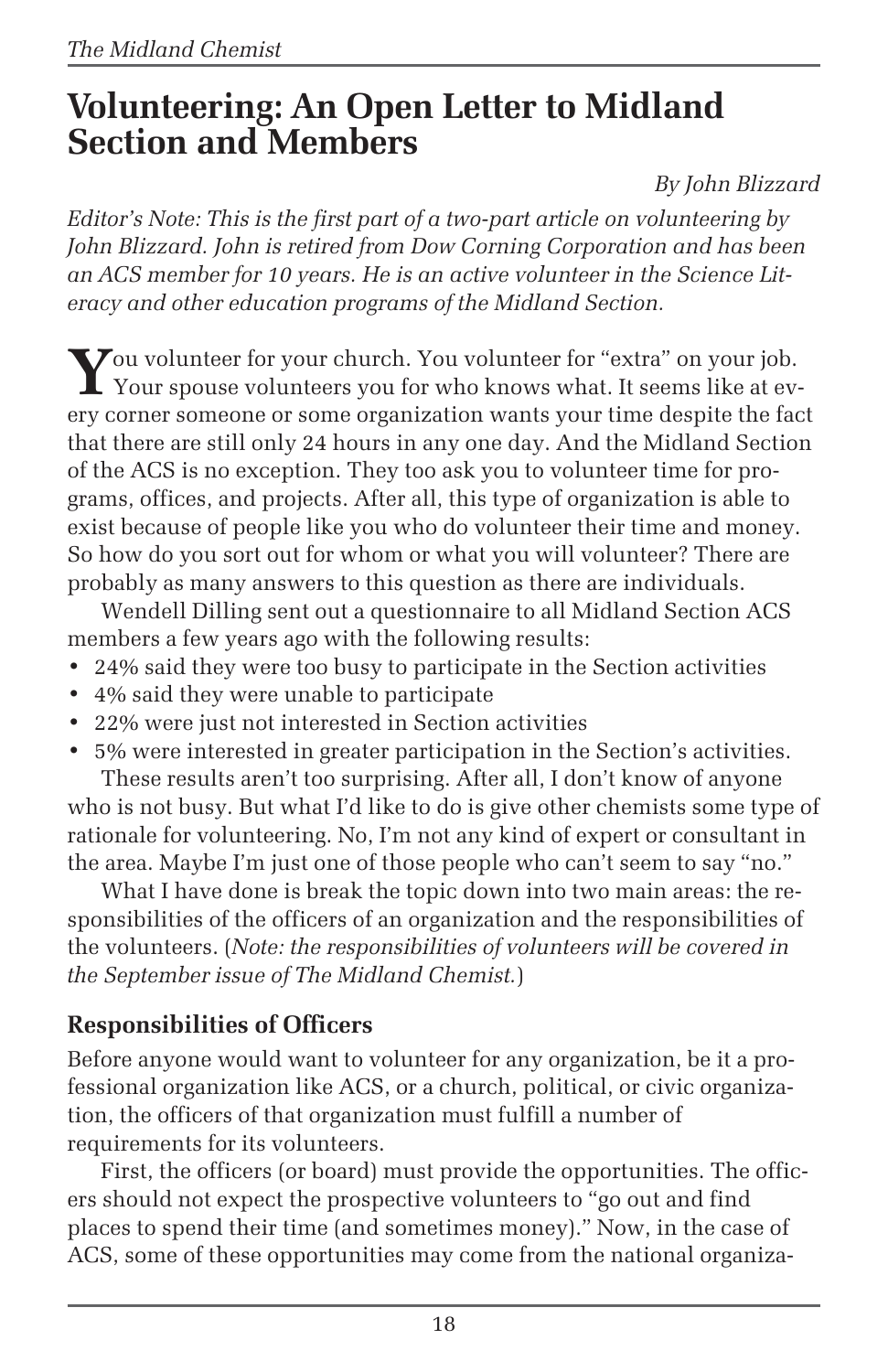tion. However, not all of the ideas, programs, or opportunities from a national organization will fit the needs and desires of the local volunteering group. This is where the local board needs to be selective and innovative to entice individuals to get involved with their organization. Where do the ideas come from? The membership. The local membership is the organization's greatest resource.

Second, these opportunities should be "real" opportunities. All too often programs are in place because "we have always had it" or "if we don't have this program we will not receive an award." I think that the worst disservice an organization can do to its members is to waste their time on programs that no one wants or needs. Now I know, "all" of the programs are necessary, wanted, and needed. If that is the case, it should not be difficult to obtain individuals to work on those programs. But remember, you can stretch your resources (money and people) only so far.

Third, programs must be funded. Although the chair of a committee or program should inform the local board of its funding requirements, it is the board's responsibility to obtain the *required* funding. Note the word "required." All too often, the chair of a program is not aware of what funding is required to operate a specific program and subsequently underestimates or overestimates the amount. Further, it is not unreasonable for the Board to require the chair to submit a budget, defend that budget, and report on the progress of the budget and program. If the volunteers are trying to obtain funds for their program themselves, they probably do not have enough time left to actually "do" the program or project.

Fourth, remember your people are volunteers*,* just as you are. A volunteer is defined as one who offers to enter into any service of his own free will. They do not have to be involved. Although volunteers normally are not looking for recognition, a quick note of thanks goes a long way. Also, the extent the officers are involved with its members is the extent the members will be involved with the organization. Although an article in the local newsletter is nice, the personal touch of attending a program's event says a lot more to the volunteer than just reading about it in a newsletter. It just demonstrates the board's level of commitment when a board member actually shows up to see and support the program.

Fifth, realize that you are in competition. Yes, competition, for the money and more importantly, the time, of your members. With jobs, family, homes, and just daily life pressures, volunteering will take a back seat to the necessities of life. In addition, there are any number of great organizations begging for people to volunteer their time for their "worthy cause." I guess the question the board needs to ask is: "Why should anyone volunteer their time for the organization?" If the board can't come up with substantial reasons, maybe they should reconsider what they are doing.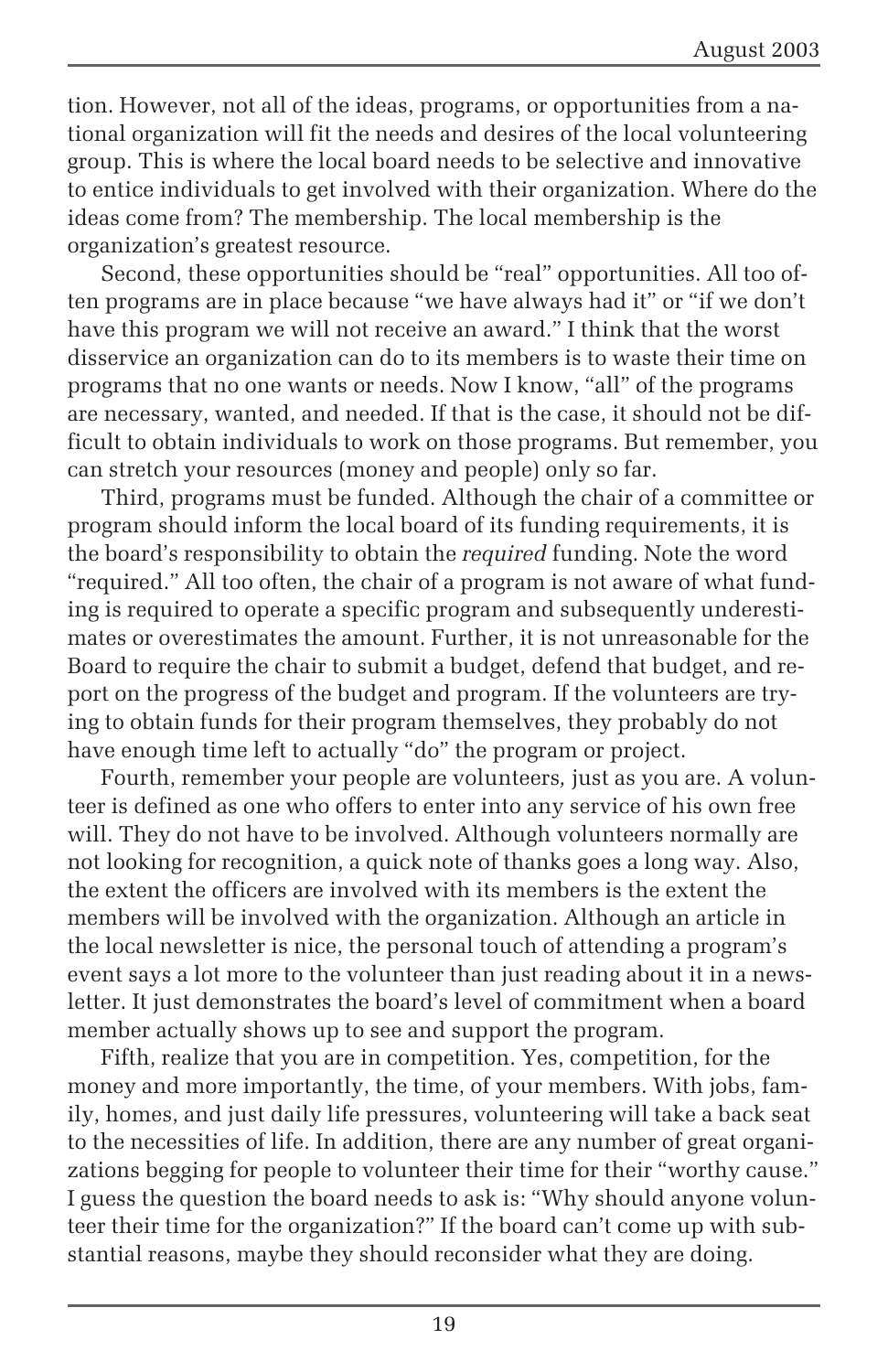# **Fall 2003 ACS Tour Speaker Announced**

*By Anton Jensen*

**D**r. John J. Fortman, professor at Wright State University and ACS Tour Speaker, will present "America's Funniest Chemical Videos: Dazzling Demos and Videotaped Bloopers " at Central Michigan University. The presentation is scheduled for Monday, September 22, at 4:00 p.m. in the Dow Science Building, room 175. A reception is planned for 3:30 p.m. in room 264.

Anyone wishing to have dinner with Prof. Fortman at The Embers in Mt. Pleasant should contact Dr. Anton Jensen at 989-774-3125 or anton.w.jensen@cmich.edu. RSVP by September 18. Dinner will begin at approximately 5:30 p.m. Meals may be ordered from the menu at your own expense.



**Abstract:** Through the years, Prof. Fortman has collected and edited many misadventures that he and Rubin Battino experienced in doing demonstration shows that were videotaped live. Difficulties encountered in the studio preparation of a three-hour set of videotaped demonstrations were also saved. These will make up one part of these showings. Gil Haight gave permission to show portions of his Haightful Perils of Teaching, which are spectacular in spite of technical problems. A videotape of Hubert Alyea doing his Old Nassau demonstration will be shown along with some tapes of others such as Bassam Shakhashiri and Ron Perkins caught in live demonstrations that presented problems. Portions of demonstrations by the Weird Science group will also be shown.

**Biographical Sketch:** John Fortman is Professor Emeritus of Chemistry at Wright State University where he retired in 2001 after 36 years of teaching freshman and inorganic chemistry. In 1998 he was appointed the Robert J. Kegerreis Distinguished Professor of Teaching and won seven different teaching awards over the years at Wright State. In 1998 he received the CMA Catalyst Award for Outstanding Teaching of College Chemistry. Dr. Fortman received his B.S. from the University of Dayton in 1961 and his Ph.D. in physical inorganic chemistry from the University of Notre Dame in 1965. He has published over 50 papers in chemical education in addition to his research publications. With Rubin Battino he has produced three sets of videotapes which contain over ten hours of chemical demonstrations for use at middle school through college levels. For over 25 years he has done chemistry demo outreach shows for middle and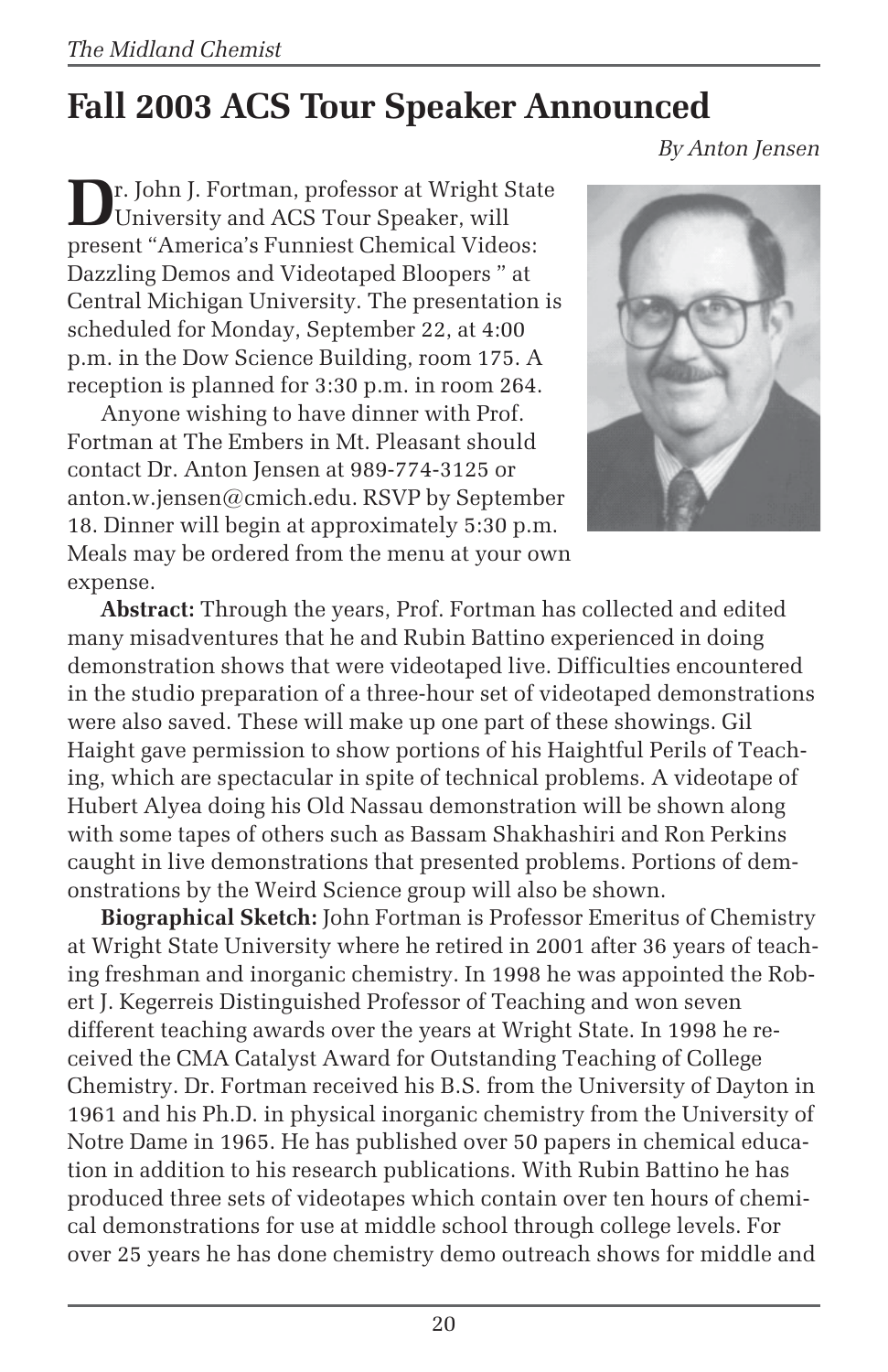high school students in the Dayton area and continues to inspire and fascinate over 7500 students each year with at least 15 shows. He has done workshops on teaching and demonstrations around the country. He has designed alternative courses for general chemistry, elementary chemistry and chemistry for elementary education majors. His course for non-science students was cited as a model in the 1990 AAAS report on "The Liberal Art of Science: Agenda for Action." His interests in addition to demonstrations and course content and organization include the use of analogies and videotaped material. John has been an ACS member since 1962 and is currently Councilor for the Dayton section and member of the Committee on Constitution & Bylaws after serving for five years on the Local Section Activities Committee. As an ACS Tour Speaker he has given over 200 talks over the past ten years, visiting 150 of the 189 different local sections and doing each of the 28 speaking tours at least once. He has presented in 49 of the 50 states.

### **In Past Issues of** *The Midland Chemist*

*By Wendell L. Dilling, Midland Section Historian*

- **30 Years Ago This Month**—In his chairman's column, Don Petersen noted the appointment of Richard McKellar as the new editor of *The Midland Chemist*. The retirement of Howard Potter after 27 years as chairman of Alma College's Department of Chemistry was reported.
- **20 Years Ago This Month**—David Watson noted that the Midland Section had been nominated for an Outstanding Section Award for 1982. Susan Butts reported on an informational program on dioxin held May 17, 1983, and sponsored by the local sections of ACS, AIChE, and Sigma Xi. About 600 people attended the program, which consisted of an introductory lecture, a panel discussion, and questions from the audience.
- **10 Years Ago This Month**—The ACS fair booth at the Midland County Fair, August 15-21, 1993, and a call for volunteers to present classroom chemical demonstrations during National Chemistry Week, November 7-13, 1993, were announced. Also announced was the selection of the Midland Section as the recipient, for a third year in a row, of the award for Outstanding Performance by Local Sections in the medium-large section category.